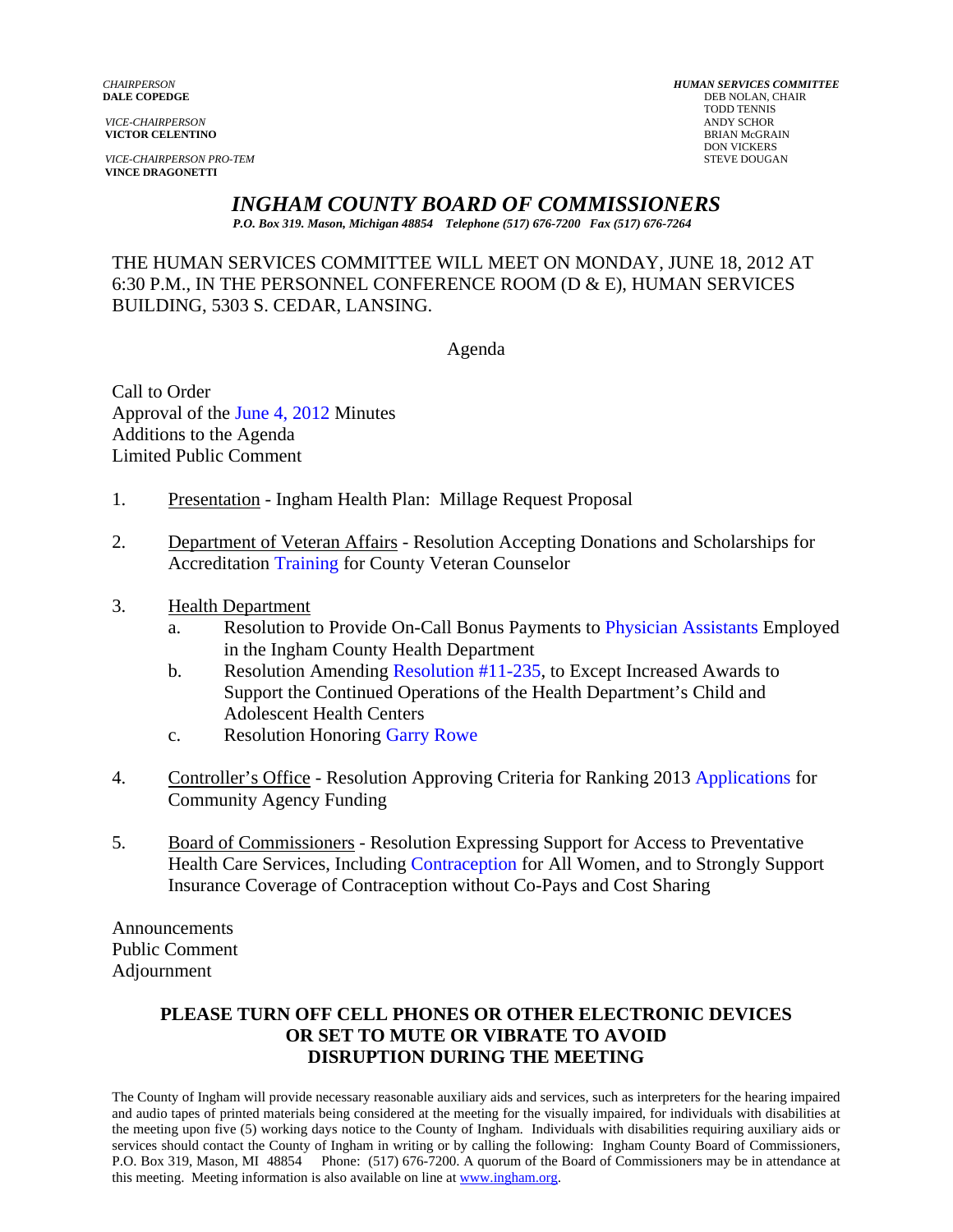#### HUMAN SERVICES COMMITTEE June 4, 2012 **Minutes**

<span id="page-1-0"></span>

| <b>Members Present:</b> | Deb Nolan, Todd Tennis, Andy Schor, Brian McGrain, Don Vickers and<br><b>Steve Dougan</b>                |
|-------------------------|----------------------------------------------------------------------------------------------------------|
| Members Absent:         | <b>None</b>                                                                                              |
| <b>Others Present:</b>  | Board Chairperson Copedge, Jared Cypher, Renée Branch Canady, Deb<br>Brinson, Chuck Gray and Bob Sheehan |

The meeting was called to order by Chairperson Nolan at 6:36 p.m. in the Personnel Conference Room "D & E" of the Human Services Building, 5303 S. Cedar Street, Lansing.

Approval of the May 14, 2012 Minutes The May 14, 2012 Minutes were amended as follows:

Page 3, Item 2b, clarify "MOTION FAILED", to "MOTION, TO AMEND, FAILED, and as follows: MOTION, **TO AMEND**, FAILED with Comms. Tennis, Dougan, Vickers and McGrain Voting "no".

Additions to the Agenda None.

Limited Public Comment None.

1. Health Department - Presentation: Deb Brinson - Co-Location Partnership with Community Mental Health

Deb Brinson along with Dr. Branch Canady and Bob Sheehan, Executive Director, Community Mental Health (CMH) provided the presentation. Handouts include: Invitation to Tour Jackson FQHC on June 27, 2012, "Primary Care and Mental Health Co-Location Project", "FY2013 Community Health Center Network Budget; CMH Co- Location Draft Budget 2013", and FY 2013 Community Health Center Network Budget; Otto Primary Care Draft Budget 2013"

Ms. Brinson reminded the Committee about the Jackson FQHC tour that is planned for June 27, 2012.

Ms. Brinson stated that she and Mr. Sheehan have worked on many initiatives over the years for those with mental illness throughout the community. She explained the growing need for Health Centers for the serious mentally ill. She further explained that the Health Department had begun working with CMH through a Pilot Program and ongoing contracts to provide behavioral health therapists in the busiest clinics and psychiatric consultants.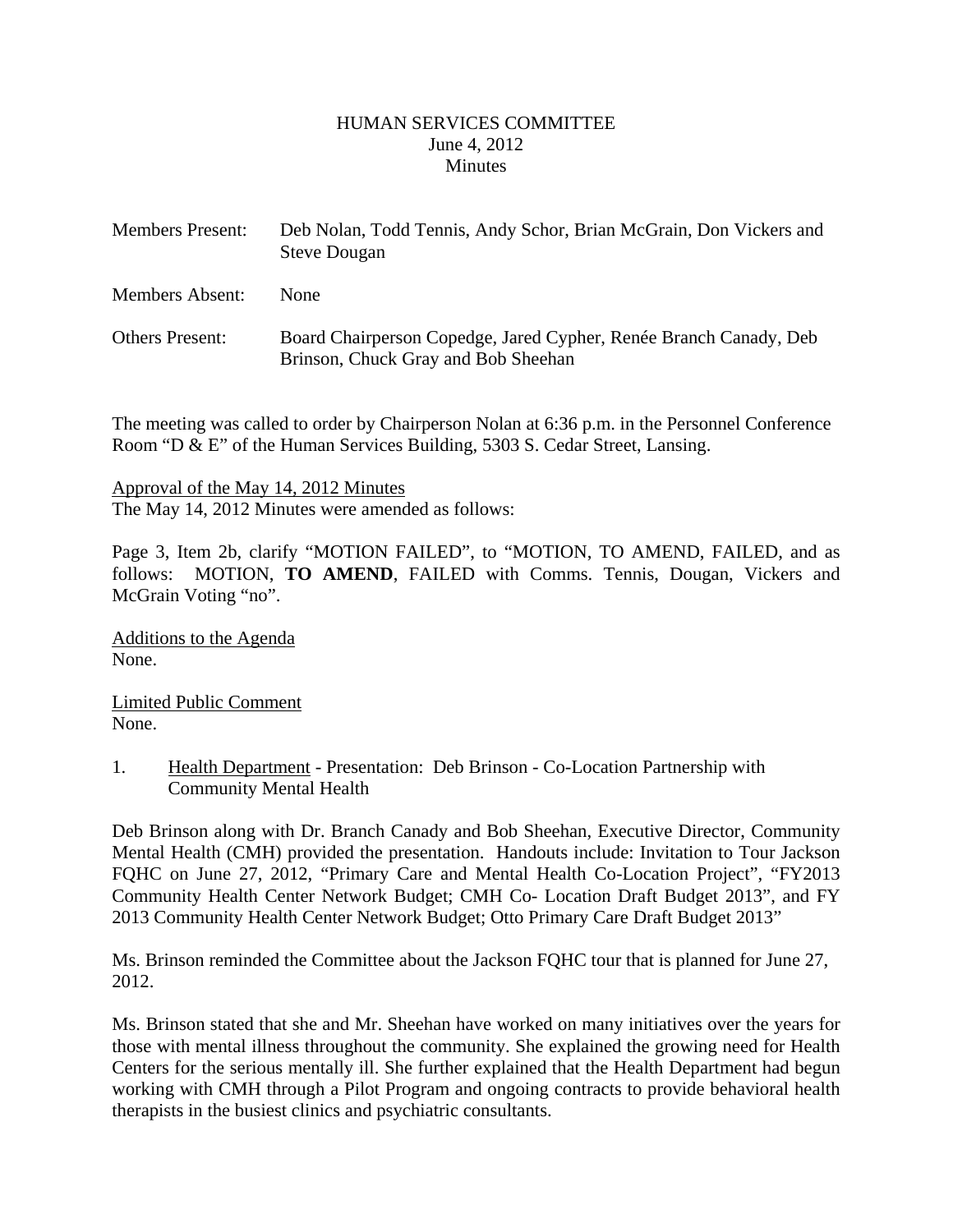Ms. Brinson stated that the conversations have progressed over the past several months through Mr. Sheehan's initiation to consider what a co-location would look like. The proposal is to locate a Health Department Clinic within the walls of CMH and they will pay for the renovations plus there will be no charge for rent or utilities. The space will be approximately 1,200 square feet. Mr. Sheehan stated it was easy to provide free rent when the goal is making the Health Center more inviting. He described the benefits of having the primary care clinic with the FQHC financing system. Dr. Branch Canady asked that the Commissioners understand there is a big picture of unmet needs around this population and the Health Department will be coming back with other presentations that will fill in the unmet segments of service.

Ms. Brinson noted that they are looking at how to coordinate with other agencies such as MSU, Sparrow to serve the mentally ill. She overviewed the research relating to morbidity, mortality, disease and emergency room visits of adults with serious mental illness. She noted that often those with mental illness do not have routine care and often it takes a significant amount of time to bring them back to health. Mr. Sheehan explained how the mentally ill have a hard time organizing their lives and need assistance with insurance options. Ms. Brinson gave examples of the challenges, behavioral issues and need of support for those with mental illness. She then explained how these individuals could be better served through a health system that understands how to address the individuals need for non-traditional care through ongoing interaction, coordination and monitoring of medications. Dr. Branch Canady stated this will allow both the traditional and mental health staff to work more efficiently.

Mr. Sheehan explained how having the ICHD in the CMH facility will provide access to primary care services to the mentally ill. He summarized that this will provide 24/7 emergency Care, residential beds, a crisis team psychiatric council, psychiatric nurse, a medical clinic and pharmacy all in one primary care setting. This streamlines the system of care without having to create a new model of primary care.

Ms. Brinson explained that this model is doing business differently because this is where the highest cost patients are. This is a target focus on intervention and will reduce costs while providing higher patient outcomes. She further explained the move toward Patient Centered Medical Home certification which will be required in 2016. This proposal will satisfy the requirement for the serious mentally ill patients which is needed for reimbursement. Ms. Brinson further explained that CMH provides a level of resources that the ICHD could not have for example case management, residential psychiatric consultation and pharmacy.

Ms. Brinson stated she has been working with CMH on a SMSHA Grant funding that would cover the cost of getting this operational. Ms. Brinson over viewed the "Primary Care and Mental Health Co-Location Project", "FY2013 Community Health Center Network Budget" highlighting the pair mix. The budget is based on a pair mix and covers the cost of relocating staff and hiring a physician. This must function as other health centers do and will be required to use the Electronic Medical Records, reporting and focusing on outcomes. Ms. Brinson explained that rather than layoff employees the Health Department will reorganize staff in compliance with the commitment to HRSA.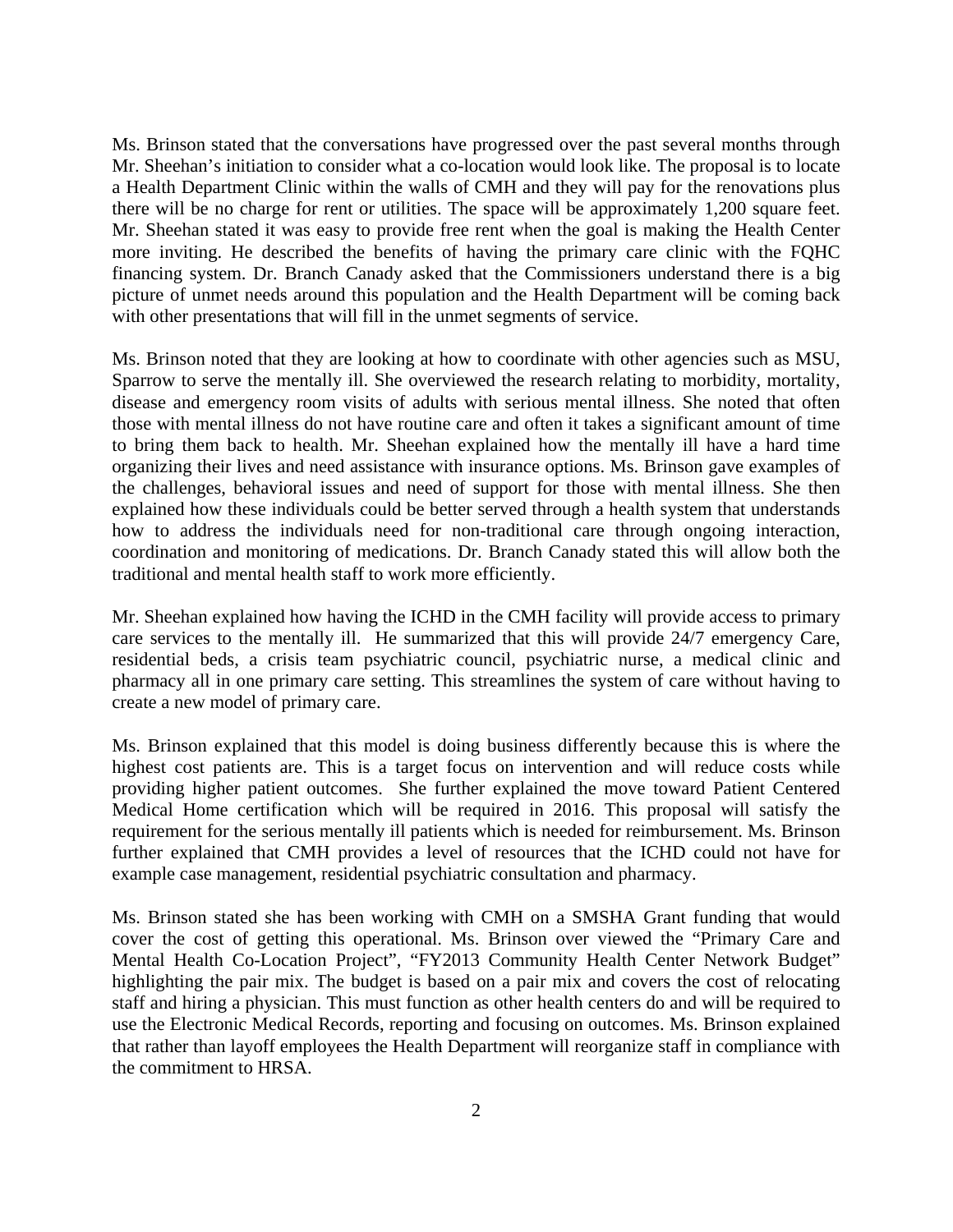Comm. McGrain asked how much the upfront costs will be. Ms. Brinson explained that the budget is not based on obtaining the SMSHA Grant and is based on revenue that will be generated. Mr. Sheehan stated that the build out will be an expense of CMH, and the premise is that the Health Center is self-sustaining and not on the hopes of a grant. Ms. Brinson noted that if they receive the Grant you will see more services such as a health navigator and possibly a walking club for this population. Mr. Sheehan explained how CMH can afford to participate in the co-location.

Comm. Dougan asked what the hours of operation would be. Mr. Sheehan expects 8:00 a.m. to 5:00 p.m. because there are services to assist the population to their appointment. Ms. Brinson noted it could be 10:00 a.m. to 6:00 p.m.

Comm. Tennis asked for clarity that the Health Department would have three staff members at the center. Ms. Brinson answered yes. Comm. Tennis asked for the clarification of what midlevel medical staff is. Ms. Brinson stated a nurse practitioner or physician assistant. Comm. Schor asked which clinic the provider is coming from. Ms. Brinson stated it is a new position or contract for service noting it is included in the budget. Ms. Brinson stated by moving a provider she is not creating more capacity. Dr. Branch Canady explained this solves an immediate need while looking toward a long term solution of care.

Comm. McGrain stated he is pleased this will generate revenues. Comm. Schor would like to see more structure to the plan. Mr. Sheehan stated this presentation is to get input from the Commissioners to move forward because there are many pieces that need to be in place for this to take place. Ms. Brinson stated she would like to move forward because this will help generate revenue without requiring the need for General Funds. Dr. Branch Canady stated this was to begin dialog and get the Committees approval to move forward before beginning the dialog with the other critical stakeholders. Ms. Brinson stated she will provide the Committee with more details when available.

Comm. Nolan asked about the "Otto Primary Care Budget". Ms. Brinson explained this is information only and she still needs to speak with the Superintendent of the Lansing School District. She explained that Otto has had a school based Health Center and now that the school is closing it will be moved to another Lansing School. She further explained that the school had been renovated to accommodate the clinic and would like to use the school to serve as a primary care center. She described the need for a health center on the north side of Lansing. Ms. Brinson stated staffing would be reorganized and revenues generated based on demographics provided by Cristo Rey. Comm. Schor expressed his concern of reorganizing staffing and leaving other centers short staffed. Ms. Brinson explained how the Electronic Medical Records will centralize support staff. She stated that she would be pleased to hire with the Commissioners approval but expressed her concern of HRSA commitment, remaining competitive, and the sustainability of long term expenses plus the possibility of cuts elsewhere. She noted the budget does cover the cost of hiring a provider. Dr. Branch Canady stated that she does not see this as an expansion rather a realignment to deal with capacity issues, budget concerns and efficiency. She acknowledged that staff is stressed and changing over to the Electronic Medical Records is also stressful.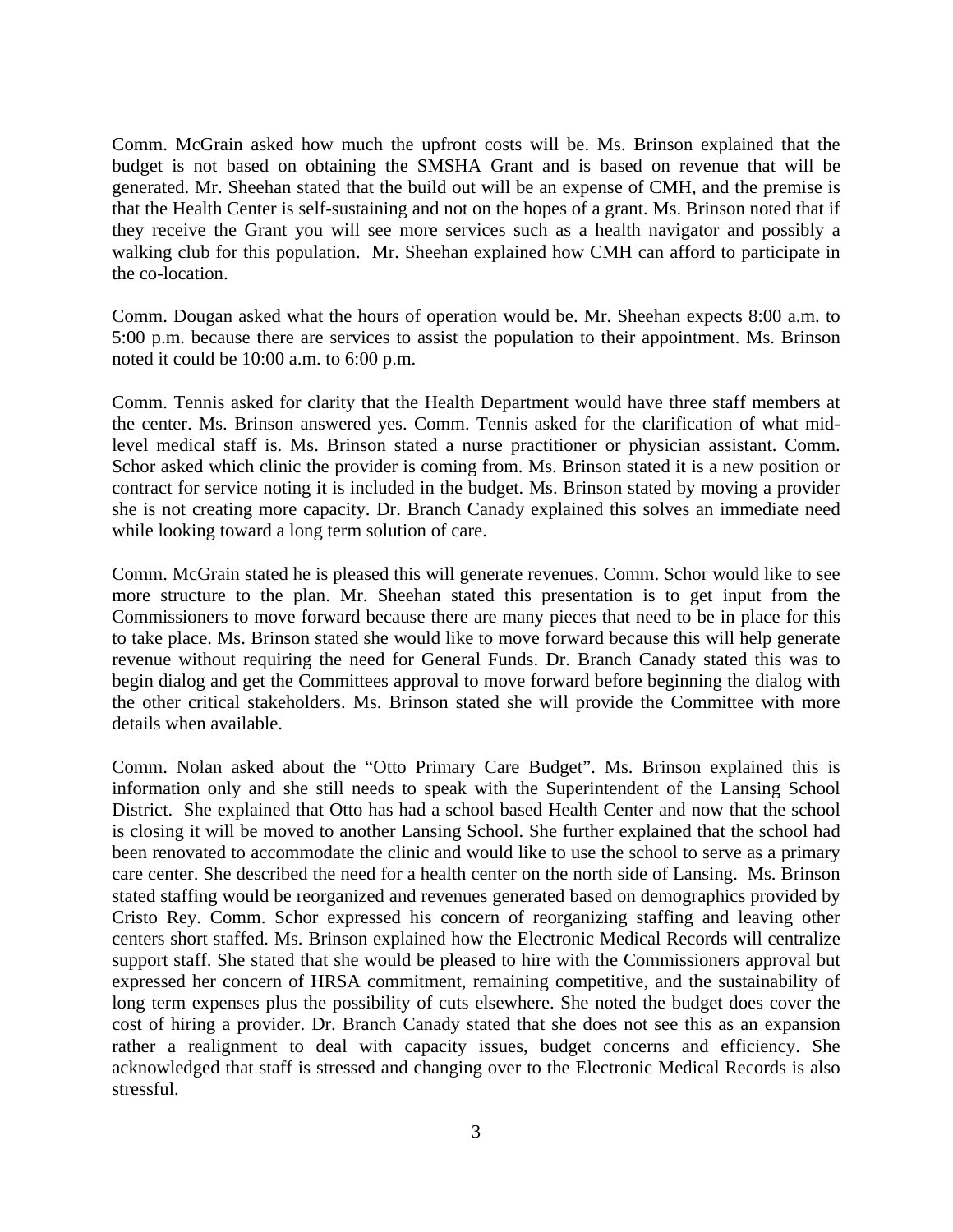Comm. Dougan asked for clarification of the durable goods and phone system. Ms. Brinson explained how the equipment was funded and the need to transfer the assets to the new school based health center.

Comm. Tennis stated he sees this proposal as an expansion and it is a good thing. It will satisfy an unmet need that generates revenue and will pay for itself with the reimbursement rates. He noted that the County has a large Medicaid population and not only is there opportunity to expand it is the responsibility to the constituents to expand. He acknowledged the expansion does create problems while the County continues to ask for cuts; nonetheless, it would be foolish to apply that across the board when there are opportunities to provide care and generate revenue. He stated that staff and the Commissioners should be mindful of how this is presented to other County operations noting that providers do generate revenue. Comm. Tennis stated on the flip side during his tours of the clinics he did not get the impression there is an excess of support staff. He expressed his concern that realigning may leave some clinics short staffed. Mr. Sheehan agreed then explained that once the sites begin generating more revenue support staff can be added back in.

Mr. Sheehan further explained the revenue mix will continue to increase and the hard part is explaining to some employees why they are being cut while revenue generating employees are gaining jobs.

Dr. Branch Canady stated it is a difficult balance for a Department Director and acknowledged they are at the bare minimum. She noted that in the future they may be coming and asking for things such as buildings.

Ms. Brinson stated while being supportive of staff she needs to be strategic with the current staff. She understands this will not be easy and if the Commissioners would like more staff hired she would be happy to; however, there is concerned about future sustainability. Ms. Brinson stated her goal is to realign staff and work with partnerships where there are minimal overhead costs. She explained without certification there will be massive layoffs on the CHC side. She explained how a letter could be sent from the Bureau of Primary Health Care that the County is not in compliance and is no longer eligible to draw down on the Grant until the County becomes a Patient Certified Medical Home. This requires things are done differently; however, it eliminates the need to use General Funds.

Mr. Cypher stated that this is the first time he has seen this budget and proposal and rather than ask his many questions during this meeting would like to have a staff level discussion.

The Committee was pleased with the proposal of the co-partnership and two locations. They directed staff to continue moving forward.

2. Community Agencies - Discussion: Community Agency Funding Process for FY 2013

Mr. Cypher provided a copy of Resolution 11-199; Resolution Authorizing the 2012 Community Agency Funding Process and Approving Criteria for Ranking Application for Community Agency Funding. He opened the discussion asking if the Committee would like to make any changes to the language, criteria or process for the FY 2013.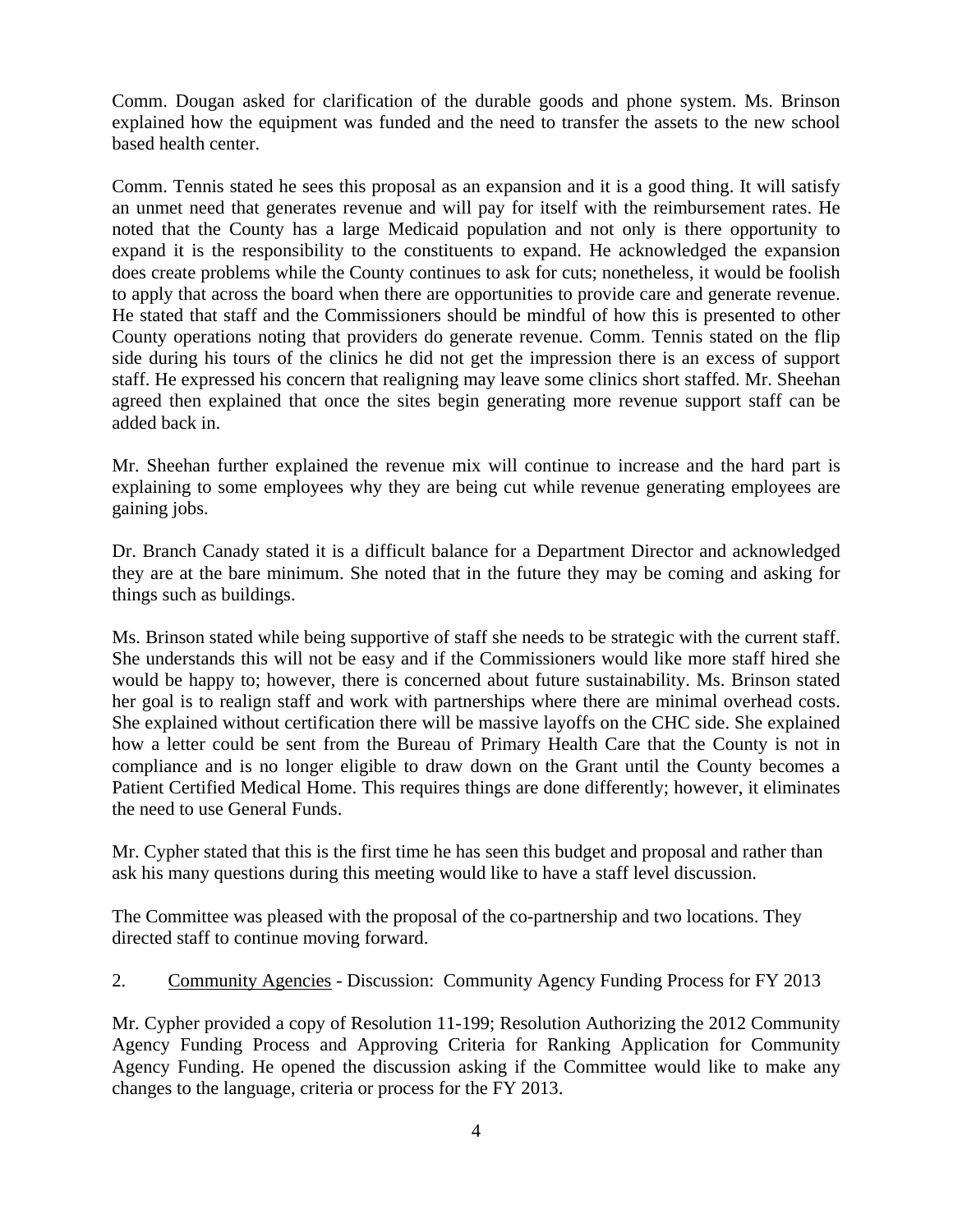Comm. Tennis asked if the budget has been established for the Community Agencies. Mr. Cypher stated not at this time. Comm. Tennis asked if it is anticipated that it will be similar to FY 2012. Mr. Cypher answered yes. Comm. Vickers expressed his concern that some agencies did not apply because they did not think they were eligible to receive funds. Comm. McGrain stated it was his opinion that the definition of basic needs in the past was vague and that is why food, shelter and clothing were added. Comm. McGrain expressed his concern that some agencies have an expectation of funds based on prior years in addition to some inconsistencies. Comm. Nolan stated that she did not want any changes to be made on the Board Floor. She asked to have the statement "or help to provide assistance in obtaining such things as household utilities that are needed by families and individuals" after the word Needs" located in the THEREFORE BE IT RESOLVED. The Committee did not object. The Committee discussed taking out "basic needs such as food, clothing and shelter"; however decided that would create more work for Mr. Cypher and this provides some guidelines for the agencies. Comm. Schor stated it was his opinion that the scoring has reduced the time the Committee spends politically negotiating for the agencies. The Committee discussed agencies that did not apply but may have qualified for funding. Comm. Tennis suggested that anyone can apply then Mr. Cypher will rank the agencies giving priority to those who meet the most basic needs. Comm. Dougan stated he would like to refer to Mr. Cypher about the language because he is the person who scores the applications. He also expressed his concern that organizations who have received continuous funding have then asked for a greater dollar amount than what was received in years past and would like to discourage that practice. Those who do not ask for more will be given favorable consideration. The Committee agreed. Comm. McGrain stated that some organizations seem to receive more while others did not receive any funding. He would like to see more organizations included.

In summary, the Committee agreed Mr. Cypher had done a great job ranking the Community Agency Funding last year and trust he will provide the same this year. The Committee also agreed it will never be a perfect system but would like to work toward more consistency than years past discussing the Community Agencies interpretation of basic needs and prior year's allocation.

The Committee directed Mr. Cypher to amend the language in the resolution by changing the THEREFORE BE IT RESOLVED, to clarify that priority will be given to organizations who provide basic needs and removing "or help to provide assistance in obtaining such things as household utilities that are needed by families and individuals" after the word Needs".

The Committee would like to encourage Community Agencies to apply regardless of their interpretation of basic needs allowing the County to score their needs.

Mr. Cypher will have a resolution ready for the next round of meetings.

#### **Announcements**

Chuck Gray, UAW, stated that after listening to the presentation about the expansion he would like to thank Commissioners Tennis and Schor for their staffing concerns. Mr. Gray stated that he appreciates Dr. Branch Canady for having an open door policy and listening to his concerns; however, the County employees are stressed and leaving their positions while the positions are not being filled. He questioned how the same numbers of patients are being served with a declining staff.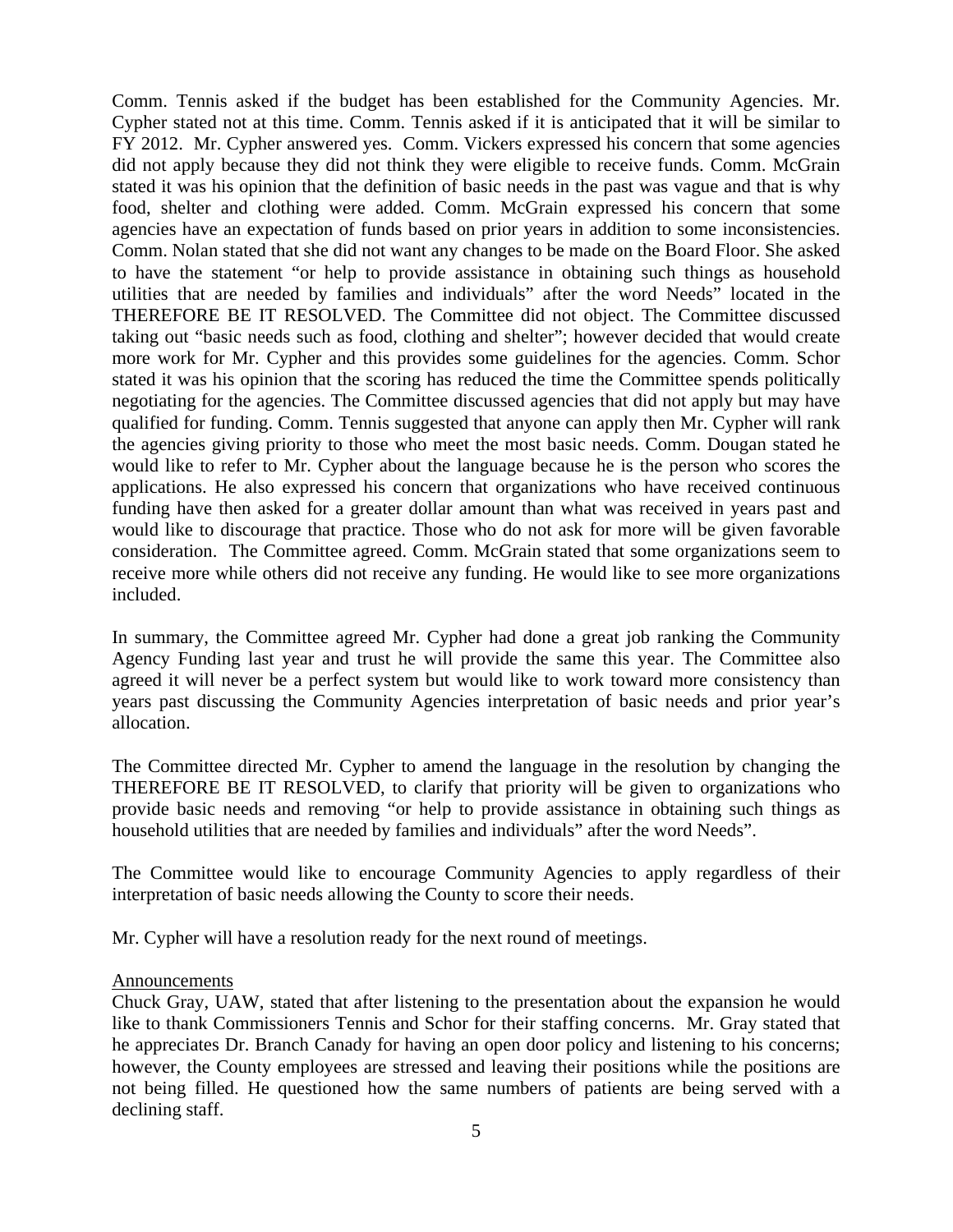Board Chairperson Copedge stated that he is uncomfortable with the resolution concerning managerial staff and the hybrid plans that will be discussed at the County Services Committee meeting. He would prefer a closed session prior to approving the resolution. He wanted the Committee to know his intent prior to the meeting.

Public Comment None.

The meeting adjourned at approximately 7:59 p.m.

Respectfully submitted,

Julie Buckmaster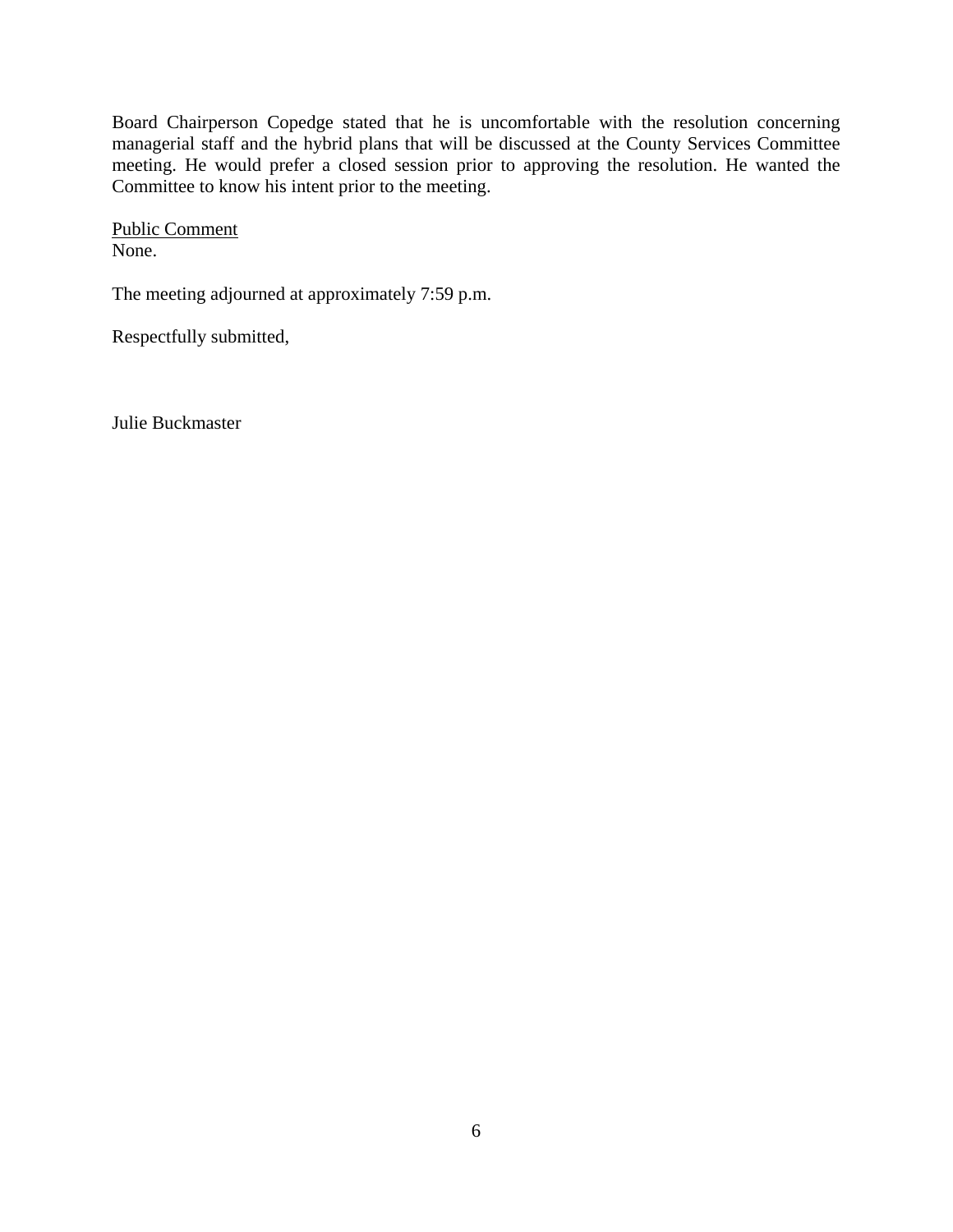# **JUNE 18, 2012 HUMAN SERVICES AGENDA STAFF REVIEW SUMMARY**

## **ACTION ITEMS:**

## **The Assistant Deputy Controller is recommending approval of the following resolutions:**

*2. Resolution Accepting Donations and Scholarships for Accreditation Training for County Veteran Counselor* 

This resolution accepts \$1,500 in donated funds from five separate donors to help cover the travel costs of sending a Veterans Benefits Counselor to accreditation training. The total cost of this travel is \$1,850 and has been previously approved by the Controller and Board Chairperson.

*3a. Resolution to Provide On-Call Bonus Payments to Physician Assistants Employed in the Ingham County Health Department* 

This resolution provides for "on-call" bonus payments to Physician Assistants equal to \$2.86/hour for weekdays (Monday through Friday), and \$3.23/hour for weekends and holidays. It is expected these payments will come from within the Health Department's existing budget.

*3b. Resolution Amending Resolution #11-235, to Except Increased Awards to Support the Continued Operations of the Health Department's Child and Adolescent Health Centers* 

This resolution amends resolution #11-235 to accept an increase in funding of approximately 10% (up to \$375,000 total or up to \$75,000 per year). The new base allocations will take effect the current fiscal year, and continue through FY 2017. The \$75,000 will be allocated as follows:

(1) An agreement with KMD consulting for up to \$35,000 per year from October 1, 2011 – October 31, 2016, not to exceed \$175,000 over the five year period to assist in coordinating Patient Centered Medical Home activities, assist in the development, tracking and training related to ongoing compliance monitoring, assist in outreach and enrollment activities to ensure youth are enrolled in an insurance plan and to assist in outreach and engagement activities to recruit and retain youth in care.

(2) Up to \$35,000 per year, or up \$175,000 over the five year period, to engage in health education and outreach activities at each of its four child and adolescent health centers to be used to fund special part time health advocates who will conduct outreach activities related to youth retention and engagement.

(3) An amendment to increase the agreement with the School-Community Health Alliance of Michigan by \$5,000 annually, from October 1, 2011 through October 31, 2016 to establish and maintain the required local community advisory committees and that this agreement will not exceed \$30,000 per year.

*4. Resolution Approving Criteria for Ranking 2013 Applications for Community Agency Funding*  If the resolution is approved as presented, the Controller/Administrator's Office will accept applications for Community Agency funding in July. Applications will then be evaluated by the Controller/Administrator's Office with priority given to proposals that directly contribute to addressing the County's long-term priority of "Meeting Basic Needs", such as food, clothing, and shelter. The recommendations made by the Controller/Administrator's Office on funding levels for each applicant agency will then be presented to the Board of Commissioners for consideration and approval in November.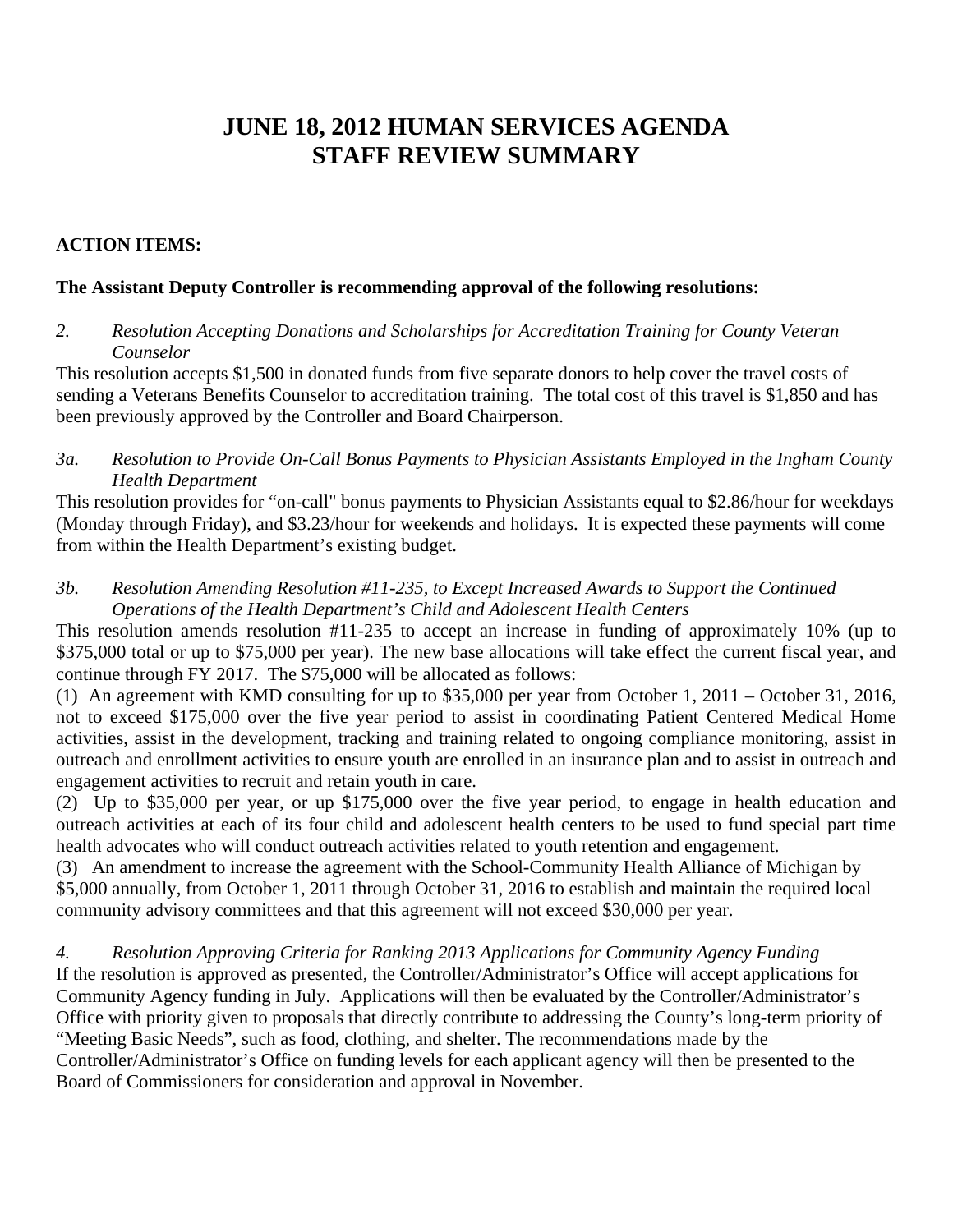## **OTHER ITEMS:**

- *1. Ingham Health Plan: Millage Request Proposal*
- *3c. Resolution Honoring Garry Rowe*
- *5. Resolution Expressing Support for Access to Preventative Health Care Services, Including Contraception for All Women, and To Strongly Support Insurance Coverage of Contraception without Co-Pays and Cost Sharing*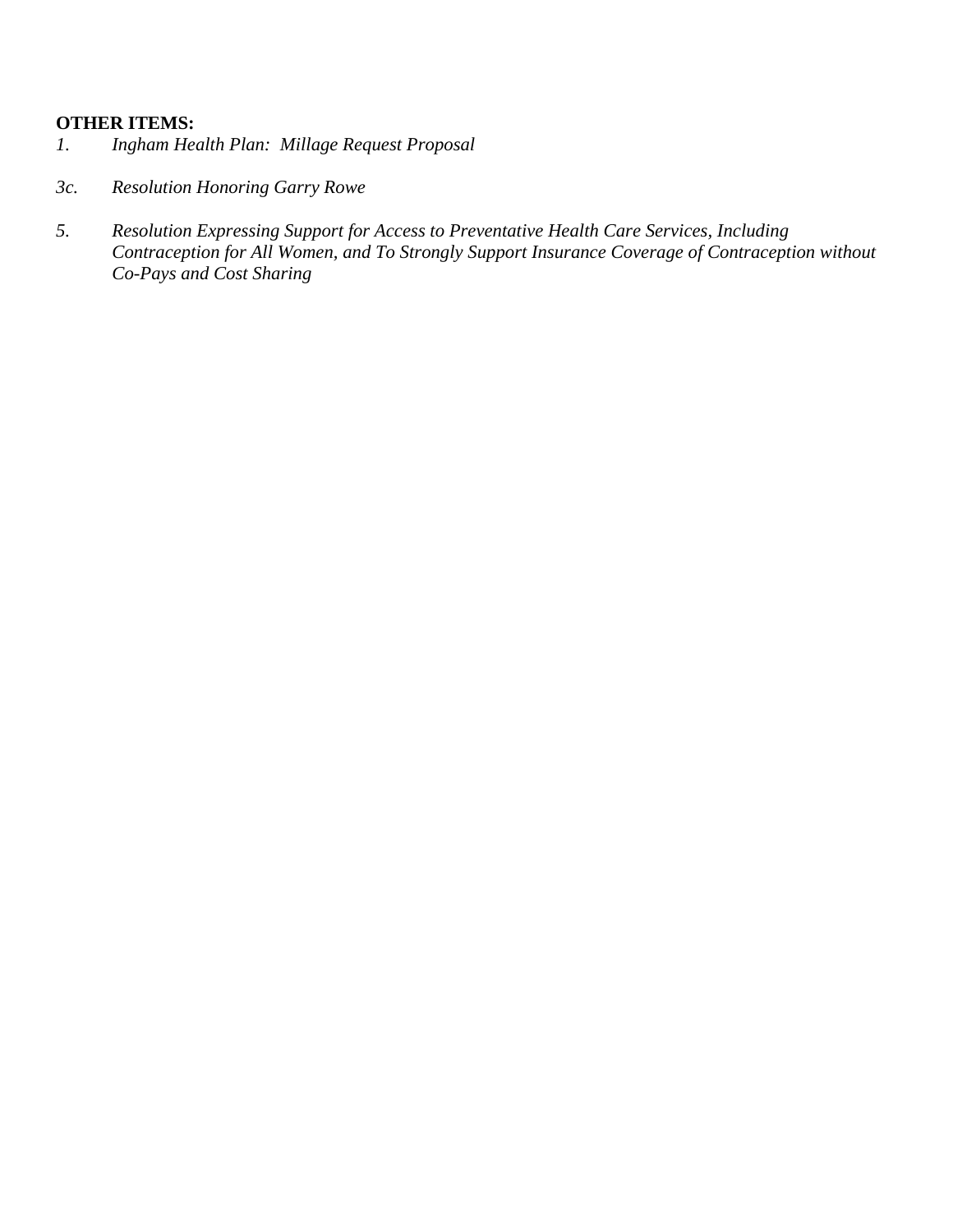**Agenda Item 2** 

<span id="page-9-0"></span>

Veteran Counselors

# **M E M O R A N D U M**

| TO:          | <b>Resolution Group</b>                                                                                                                                                              |
|--------------|--------------------------------------------------------------------------------------------------------------------------------------------------------------------------------------|
| <b>FROM:</b> | Randy A. Marwede, Director, Ingham County Dept of Veteran Affairs                                                                                                                    |
| DATE:        | June 6, 2012                                                                                                                                                                         |
| RE:          | Resolution Accepting Donations from Ted Powis, Norval Harris, American Legion Post 269,<br>Michigan Association of County Veteran Counselors, and the National Association of County |

This is a request to accept donations from Ted Powis (\$200), Norval Harris (\$100), American Legion Post 269 (\$200), the Michigan Association of County Veteran Counselors (\$500), and the National Association of County Veteran Counselors (\$500).

In September of 2011, the position of Deputy Director was eliminated and replaced with a Veterans Benefits Counselor. John Taylor was hired in October of 2011.

One of the requirements of a Veterans Benefits Counselor is that they be accredited with the US Department of Veteran Affairs. This includes attendance at specialized training and the passing of a test which are both overseen by the US Department of Veterans Affairs.

The National Association of County Veteran Counselors provides for accreditation training at their annual training conference. In 2012, this conference will be held in Atlantic City, NJ. The Ingham County Board of Commissioners and the Ingham County Controller have approved this Departments request for out of State travel for Mr. Taylor to attend this training. Estimated costs for this training are \$1850.

Mr. Powis and Mr. Harris are both members of the Ingham County Department of Veteran Affairs committee. They are donating \$200 and \$100 respectively towards the cost of sending Mr. Taylor to accreditation training in Atlantic City, NJ.

American Legion Post 269 from Haslett, MI is also donating \$200 towards the cost of this training. Earlier this year, this Department applied for and was granted a \$500 scholarship from the Michigan Association of County Veteran Counselors and a \$500 scholarship from the National Association of County Veteran Counselors. I recommend that these donations be accepted.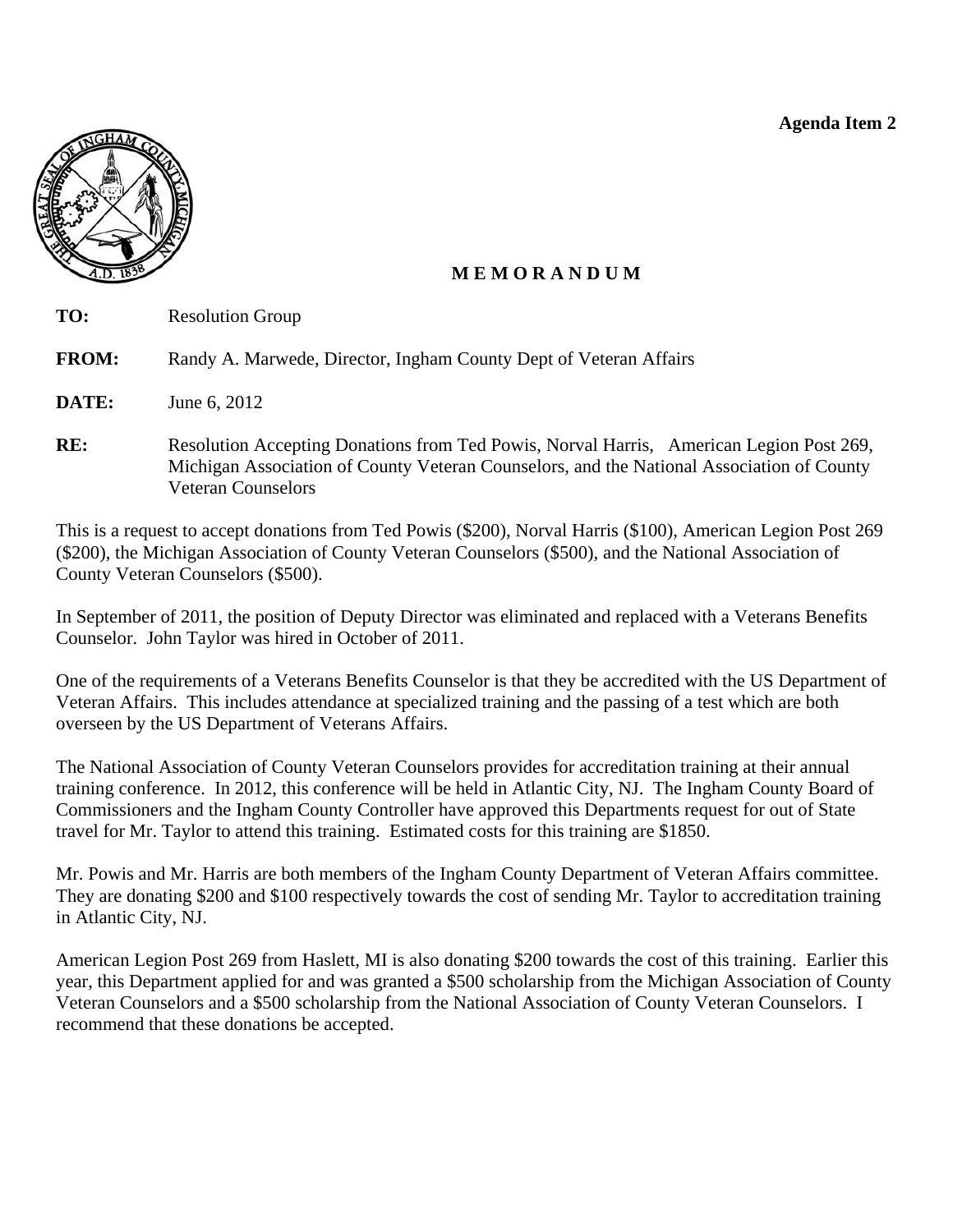Introduced by the Human Services and Finance Committees of the:

# INGHAM COUNTY BOARD OF COMMISSIONERS

## **RESOLUTION ACCEPTING DONATIONS AND SCHOLARSHIPS FOR ACCREDITATION TRAINING FOR COUNTY VETERAN COUNSELOR**

WHEREAS, Ingham County Board of Commissioners and the Ingham County Controller have approved out of state travel for a Veteran Benefit Counselor to attend accreditation training at the National Association of County Service Officers; and

WHEREAS, Anticipated costs for this training total \$1850; and

WHEREAS, the National Association of County Veteran Service Officers and Michigan Association of County Veteran Counselors have each awarded a \$500 scholarship to the Ingham County Veteran Benefit Counselor to attend this training; and

WHEREAS, American Legion Post 269, Haslett, MI has offered to donate \$200 towards the cost of this training; and

WHEREAS, Ted Powis has offered to donate \$200 towards the cost of this training; and

WHEREAS, Norval Harris has offered to donate \$100 towards the cost of this training; and

WHEREAS, as a result of this training and subsequent accreditation the Veteran Benefits Counselor will be able to serve the Ingham County veteran community in a more thorough and professional manner.

THEREFORE BE IT RESOLVED, that the Ingham County Board of Commissioners accepts the scholarships and donations.

BE IT FURTHER RESOLVED, that the Controller/Administrator is authorized to make any necessary budget adjustments consistent with this resolution.

BE IT FURTHER RESOLVED, that the Ingham County Board of Commissioners thanks the National Association of County Veteran Counselors, Michigan Association of County Veteran Counselors, American Legion Post 269, Ted Powis, and Norval Harris for their assistance and wishes them continued success in the future.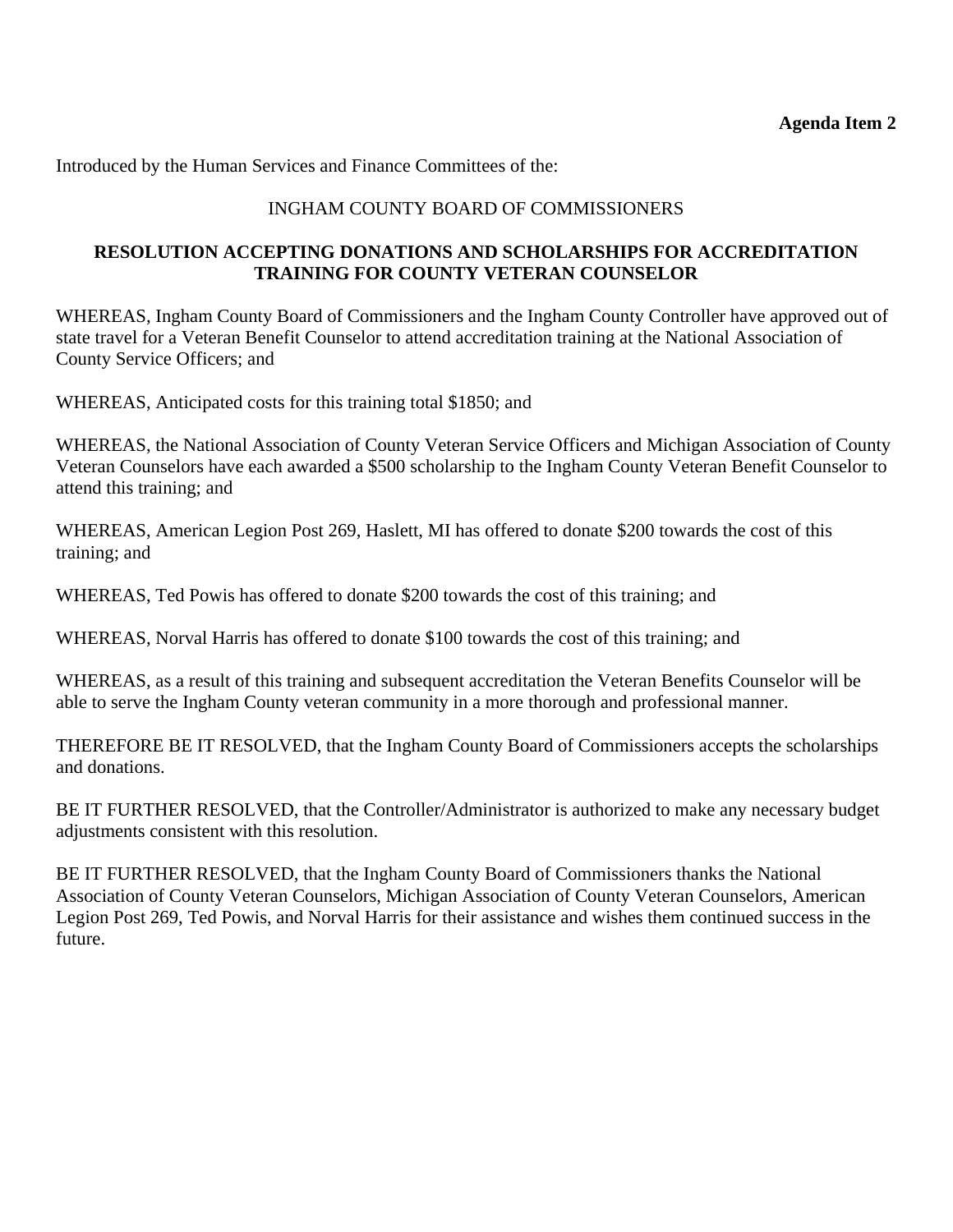# **MEMORANDUM**

<span id="page-11-0"></span>

| TO:   | <b>Human Services Committee</b><br><b>County Services Committee</b><br><b>Finance Committee</b>                                |
|-------|--------------------------------------------------------------------------------------------------------------------------------|
| FROM: | Renée Branch Canady, PhD, MPA, Health Officer                                                                                  |
| DATE: | June 8, 2012                                                                                                                   |
| RE:   | Resolution to Provide On-call Bonus Payments to Physician Assistants Employed in the<br><b>Ingham County Health Department</b> |

After-hour, weekend and holiday on-call has historically been provided through the Ingham Community Health Center Network by MNA Nurse Practitioners, ICEA Medical Social Workers, and PHN Public Health Nurses. The MNA, ICEA, and PHN collective bargaining agreements provide for on-call compensation.

In Resolution #03-042, on call bonus payments was authorized to include Physicians employed by the County under the Managerial and Confidential Employee Personnel Manual.

The County has agreed that Physician Assistants employed under the Managerial and Confidential Employee Personnel Manual will provide on-call coverage. Physician Assistants will be paid an "on-call" bonus rate. The "On-call" bonus rate will be paid quarterly and will include work-related telephone calls.

I recommend that the Board of Commissioners approve this resolution to provide on-call bonus payments to physician assistants employed by the Ingham County Health Department.

c: Debra Brinson Barb Mastin John Jacobs Jonathon MacGowen Carolyn Redman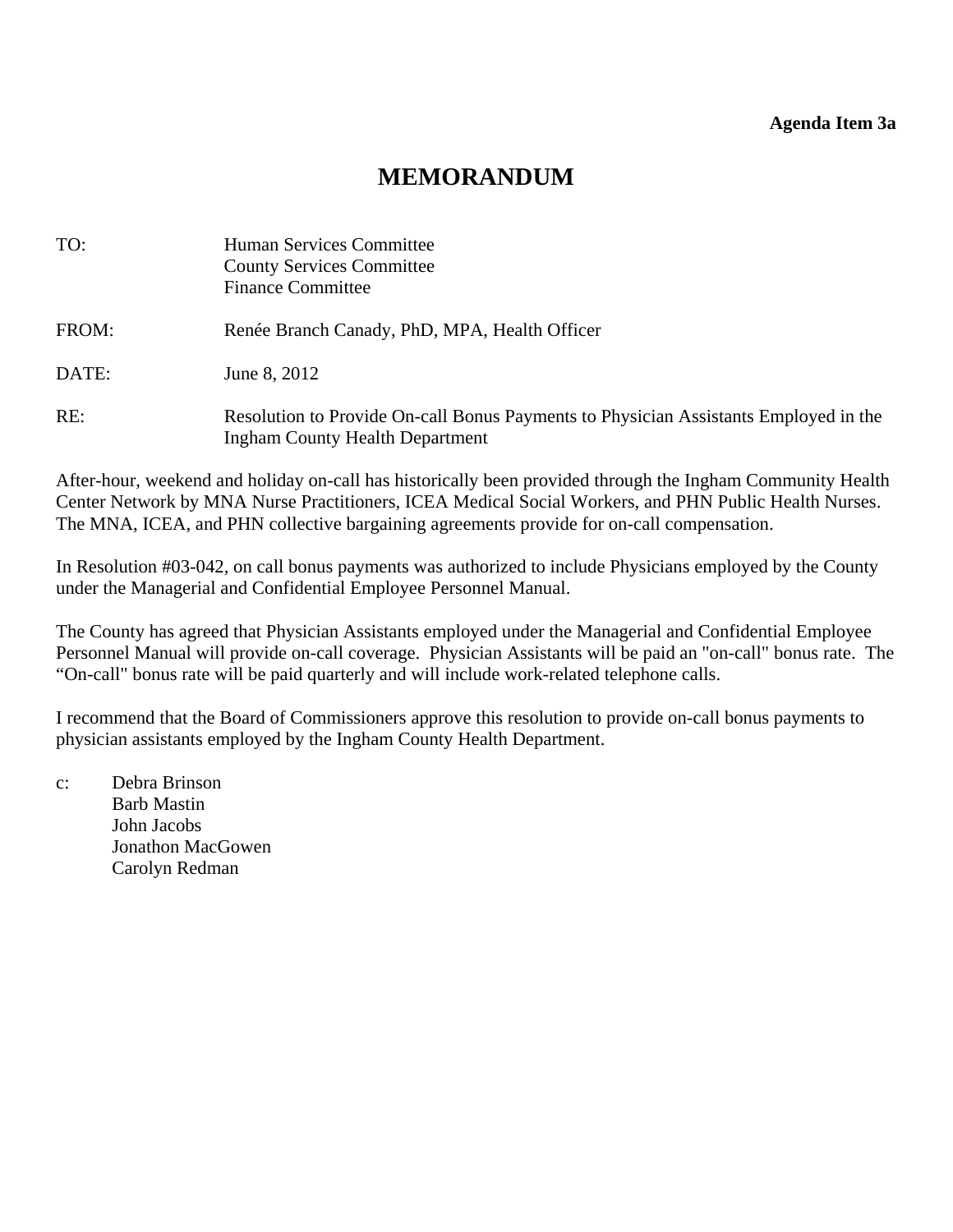Introduced by the Human Services, County Services and Finance Committees of the:

## INGHAM COUNTY BOARD OF COMMISSIONERS

## **RESOLUTION TO PROVIDE ON-CALL BONUS PAYMENTS TO PHYSICIAN ASSISTANTS EMPLOYED IN THE INGHAM COUNTY HEALTH DEPARTMENT**

WHEREAS, the after-hour, weekend and holiday on-call has historically been provided by MNA Nurse Practitioners, ICEA Medical Social Workers, and PHN Public Health Nurses, and the MNA, ICEA, and PHN collective bargaining agreements provide for on-call compensation; and

WHEREAS, in Resolution #03-042. On-call bonus payments included Physicians employed by the County under the Managerial and Confidential Employee Personnel Manual; and

WHEREAS, the County has agreed that Physician Assistants employed by the County under the Managerial and Confidential Employee Personnel Manual shall begin to participate in the on-call coverage.

THEREFORE BE IT RESOLVED, that the Physician Assistants in the Health Department hired under the Managerial/Confidential Employee Personnel Manual shall receive and will be paid an "on-call" bonus equal to \$2.86/hour for weekdays (Monday through Friday), and \$3.23/hour for weekends and holidays.

BE IT FURTHER RESOLVED, that "on-call" bonus shall be paid quarterly, "on-call" status bonus shall include work-related telephone calls.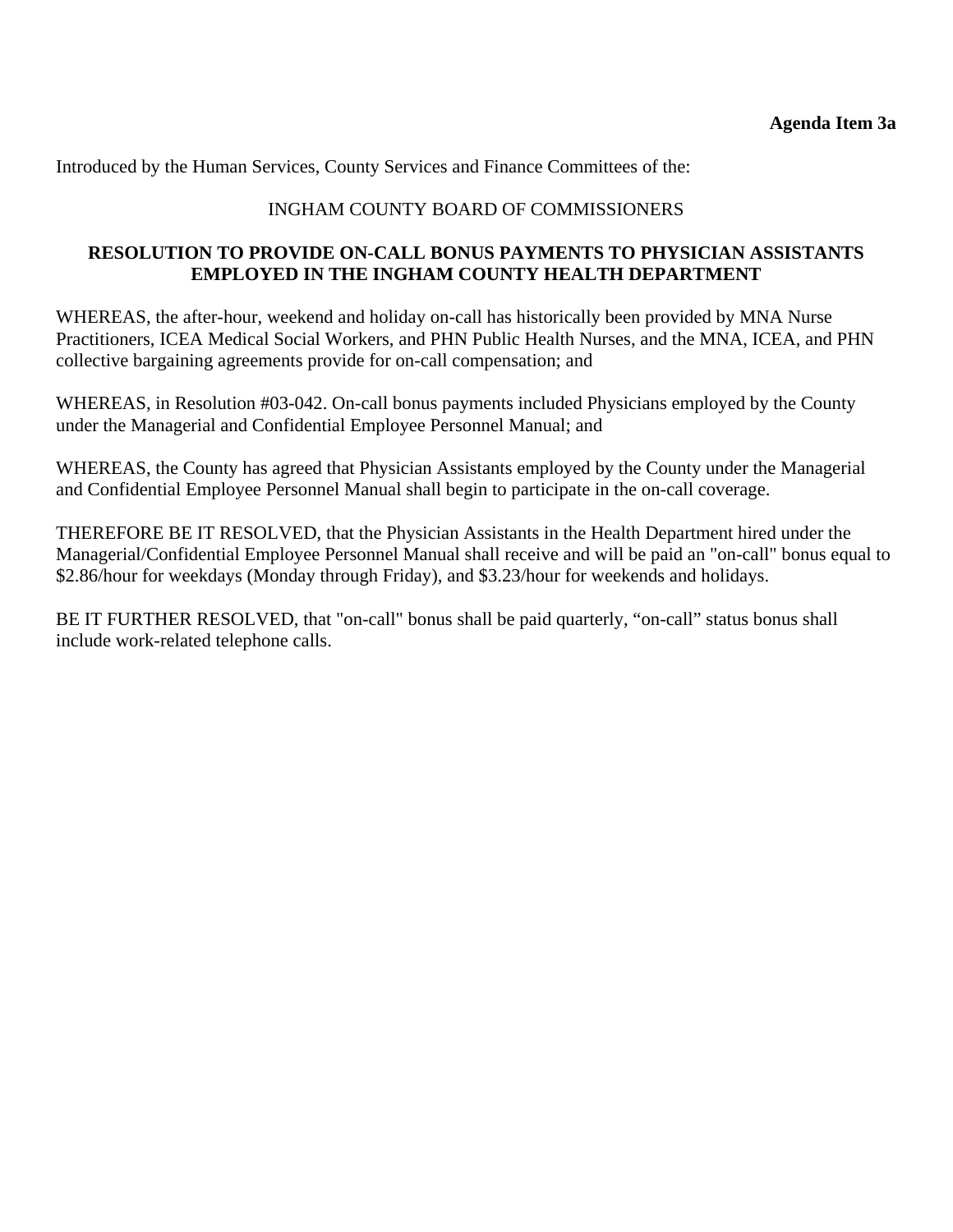**Agenda Item 3b** 

# MEMORANDUM

<span id="page-13-0"></span>

| TO:   | <b>Human Services Committee</b><br><b>County Services Committee</b><br><b>Finance Committee</b> |
|-------|-------------------------------------------------------------------------------------------------|
| FROM: | Renée Branch Canady, PhD, MPA, Health Officer                                                   |
| DATE: | June 7, 2012                                                                                    |
| RE:   | Recommendation to Amend Resolution 11-235                                                       |

In Resolution 11-235, the Ingham County Board of Commissioners authorized the acceptance of the Child & Adolescent Health Center awards from the Michigan Department of Community Health (MDCH), which provided a total of \$3.375 million over five years.

The Michigan Department of Community Health (MDCH) notified the Health Department's Community Health Center Network (CHCN) of an increase in funding of approximately 10% (up to \$375,000 total or up to \$75,000 per year). The new grant allocations for the Child & Adolescent Health Centers are:

- Gardner SWP \$110,000 (currently \$100,000)
- Willow \$250,000 (currently \$225,000)
- Otto \$195,000 (currently \$175,000)
- Sexton \$195,000 (currently \$175,000)

The new base allocations will take effect this current fiscal year, 2012, and will be applicable to costs for the remainder of the fiscal year. MDCH plans to continue the new allocations for the remainder of the grant cycle, through FY 2017, upon approval of a revised budget and work plan.

MDCH conducted its three year review of the child and adolescent health center programs and strongly encouraged the CHCN to use these additional funds to address issues related to:

- Patient Centered Medical Home recognition
- Quality Assurance activities, including compliance monitoring
- Outreach and Enrollment activities related to Medicaid and other health insurance
- Outreach Activities related to youth retention and engagement

As a result, the CHCN will use these additional funds for the following activities:

• Contract with KMD Consulting for up to \$35,000 per year, not to exceed \$175,000 over the five year period to assist in coordinating Patient Centered Medical Home activities, assist in the development, tracking and training related to ongoing compliance monitoring, assist in outreach and enrollment activities to ensure youth are enrolled in an insurance plan and to assist in outreach and engagement activities to recruit and retain youth in care.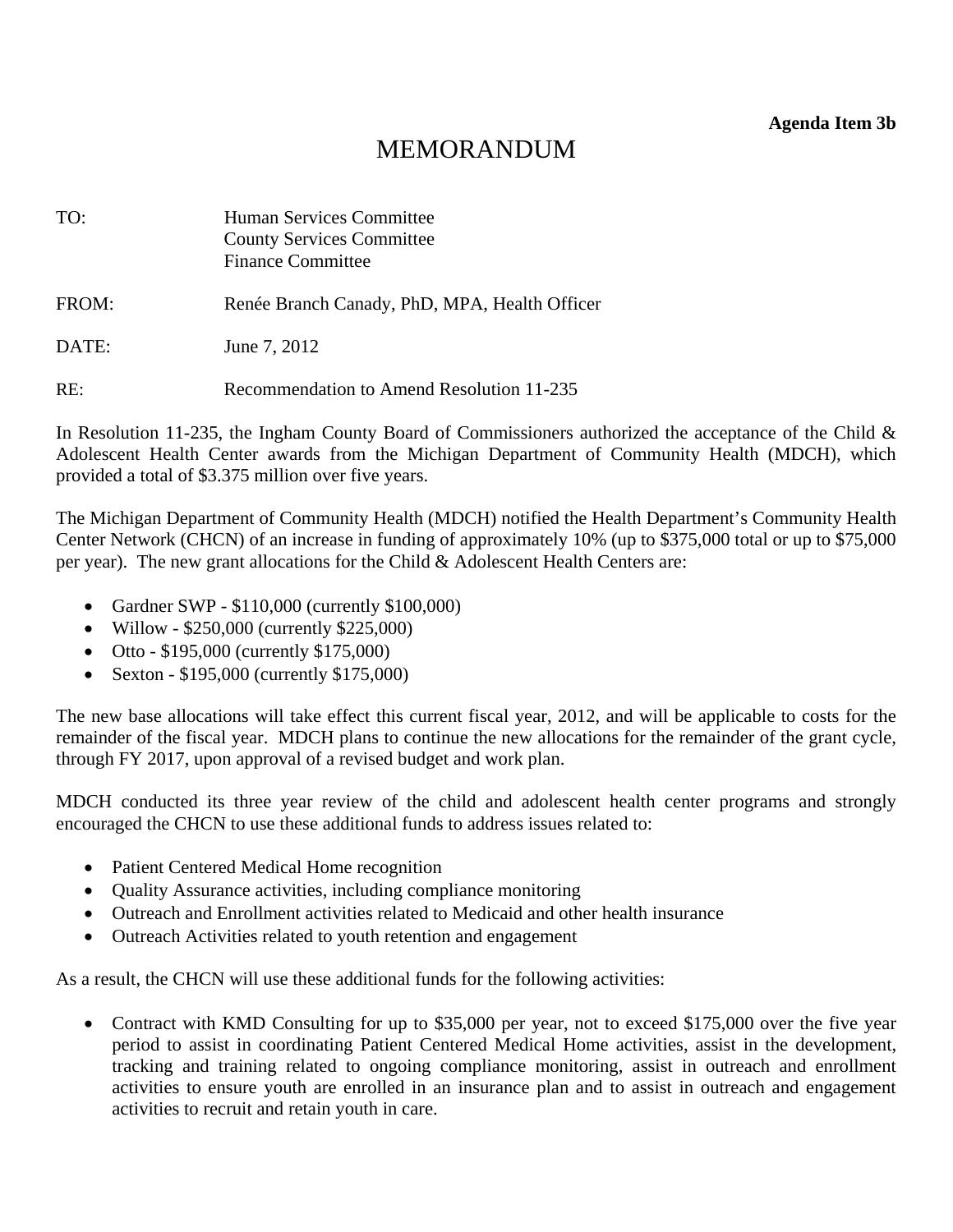• Engage in health education and outreach activities at each of its four child and adolescent health centers for \$35,000 per year, not to exceed \$175,000 over the five year period to be used to fund special part time health advocates who will conduct outreach activities related to youth retention and engagement.

In addition, as a condition of these awards, the Ingham CHCN was required to establish a local community advisory committee, which was representative of the community and included a broad range of stakeholders and school staff. Resolution 11-235 approved an agreement with the School Community Health Alliance of Michigan with a cost of up to \$25,000 for these services. MDCH is now requiring the CHCN to allocate funds to establish a local community advisory committee at each of its four Child and Adolescent Health Centers. For this reason, the ICHD proposes to increase this agreement to up to \$30,000 per year, not to exceed \$150,000.

I recommend that the Board of Commissioners adopt the amendment to Resolution #11-235 and authorize acceptance of the Michigan Department of Community Health Child and Adolescent Health Center awards to support the continued operations of the Health Department's Child and Adolescent Health Centers.

c: Debra Brinson, w/attachment John Jacobs, w/attachment Barbara Mastin, w/attachment Jonathon MacGowen, w/ attachment Jan Kimble, w/ attachment Carolyn Redman, w/ attachment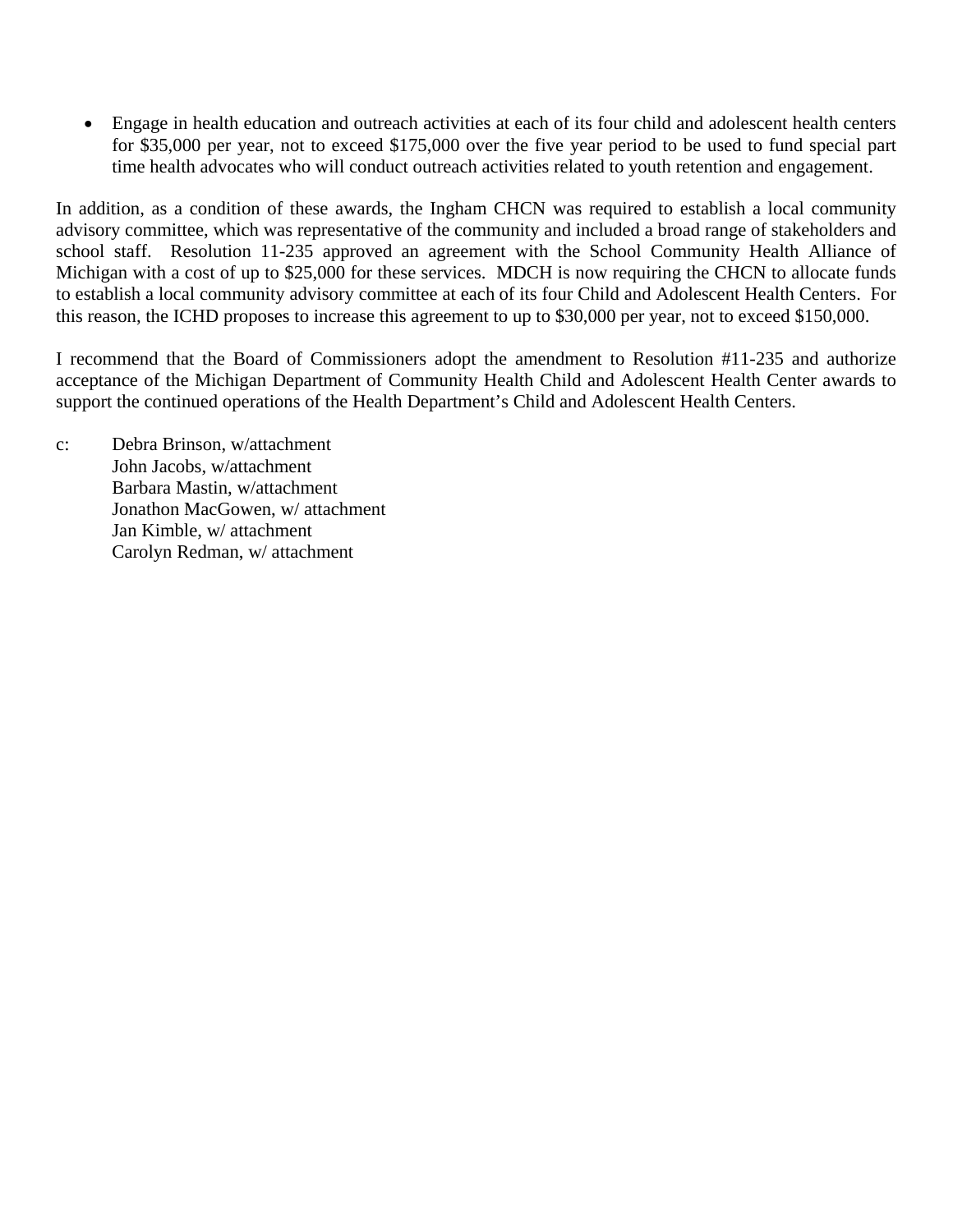Introduced by the Human Services, County Services and Finance Committees of the:

#### INGHAM COUNTY BOARD OF COMMISSIONERS

#### **RESOLUTION TO AUTHORIZE ACCEPTANCE OF THE CHILD AND ADOLESCENT HEALTH CENTER AWARDS FROM THE MICHIGAN DEPARTMENT OF COMMUNITY HEALTH**

#### **RESOLUTION #11-235**

WHEREAS, in January 2011, the Ingham County Health Department (ICHD) Community Health Center Network (CHCN) responded to a competitive grant opportunity through the Michigan Department of Community Health to continue funding Willow Health Center, Otto Health Center and the School Wellness Program at Gardner Middle School; and

WHEREAS, the ICHD CHCN also proposed the creation of a new school-based health center at a high school within the Lansing School District; and

WHEREAS, the Michigan Department of Community Health awarded the grants to the ICHD CHCN; and

WHEREAS, the Ingham County Community Health Center Board, as the Board of Commissioners FQHC Coapplicant Board, has reviewed and recommends the acceptance of Child and Adolescent Health Center awards, which continue funding the aforementioned health centers; and

WHEREAS, the Health Officer recommends that the Board of Commissioners authorizes and accepts these awards in the amounts of \$100,000 per year to support the continued operations of the School Wellness Program at Gardner Middle School; \$175,000 per year to support the continued operations at Otto Community Health Center; \$225,000 to support the continued operations at Willow Health Center, and \$175,000 to start a new school-based health center and fund its operations at a Lansing School District High School. These awards will provide a total of almost \$3.4 million over five years to the Ingham County Health Department; and

WHEREAS, the Deputy Health Officer for Community Health Care Services has indicated that the following positions must be established in order to effectively perform the requirements of these grant awards:

Community Health Representative II (UAW  $D$ ) – 1.0 FTE Health Center Nurse (MNA 1) – 1.0 FTE Clinic Assistant I (UAW D) – 1.0 FTE Nurse Practitioner (MNA 6) – 1.0 FTE Assistant Social Worker (ICEA PRO 5) – 0.5 FTE Health Educator II (ICEA PRO 9) – 0.5 FTE Lead Senior Accountant (ICEA PRO 9) – 1.0 FTE

WHEREAS, as a condition of these awards, the ICHD Community Health Center Network is required to establish a local community advisory committee. The advisory committee must be representative of the community and include a broad range of stakeholders and school staff. One-third of the committee members must be parents of school-aged youth. The committee must approve certain policies related to the health center; and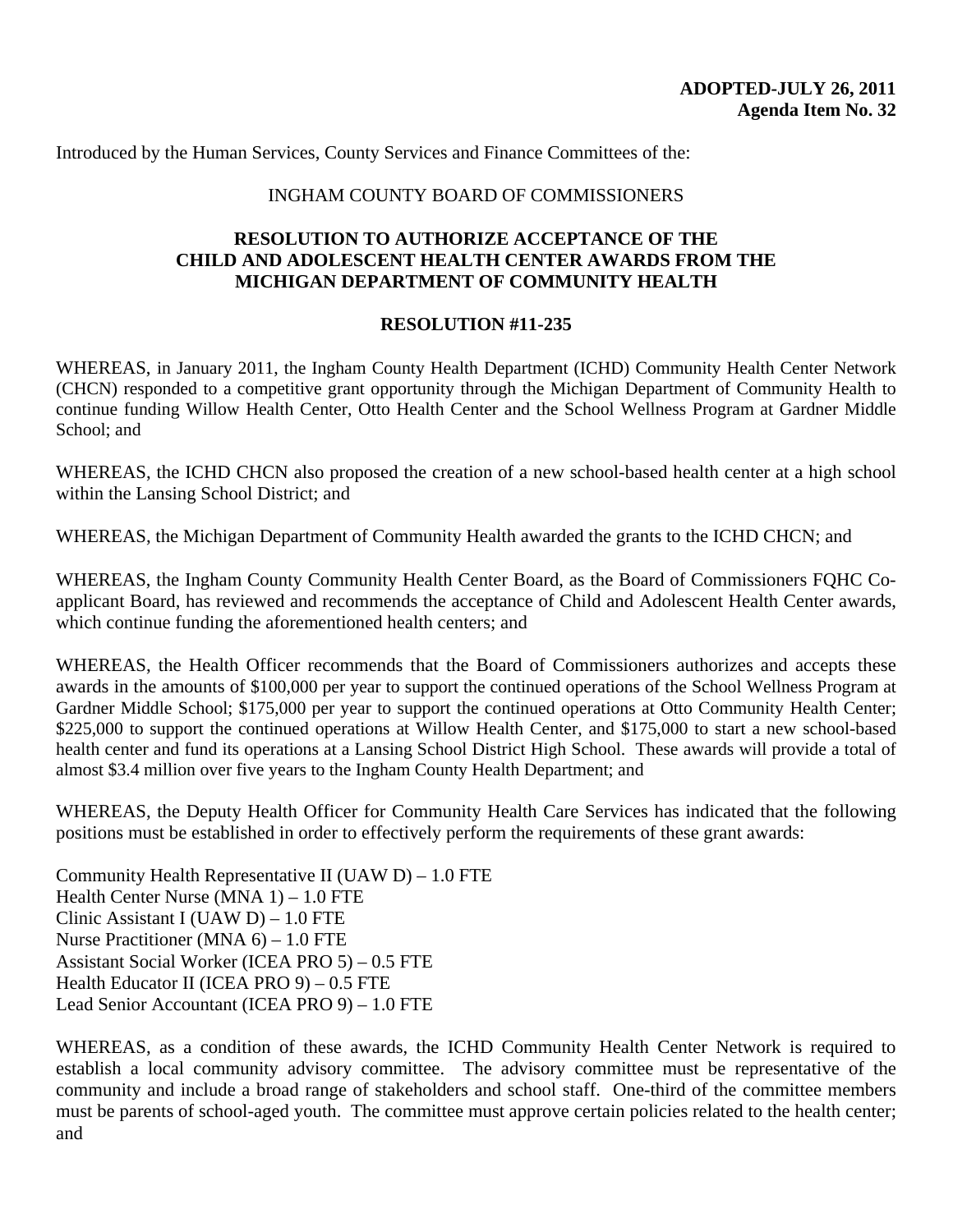#### **RESOLUTION #11-235**

WHEREAS, the Health Officer recommends that the Board of Commissioners authorize an agreement with the School-Community Health Alliance of Michigan to provide support and assist in parent and youth engagement to the committee as required; and

WHEREAS, the amount for this agreement will not exceed \$25,000.

THEREFORE BE IT RESOLVED, that the Board of Commissioners accepts the \$100,000 per year to support the continued operations of the School Wellness Program at Gardner Middle School; \$175,000 per year to support the continued operations at Otto Community Health Center; \$225,000 to support the continued operations at Willow Health Center, and \$175,000 to start a new school-based health center and fund its operations at a Lansing School District High School.

BE IT FURTHER RESOLVED, the grant agreements will be for the time period of October 1, 2011 through September 30, 2016.

BE IT FURTHER RESOLVED, that the Board of Commissioners authorizes the establishment of the following positions:

Community Health Representative II (UAW D) – 1.0 FTE Health Center Nurse (MNA 1) – 1.0 FTE Clinic Assistant I (UAW D) – 1.0 FTE Nurse Practitioner (MNA 6) – 1.0 FTE Assistant Social Worker (ICEA PRO 5) – 0.5 FTE Health Educator II (ICEA PRO 9) – 0.5 FTE Lead Senior Accountant (ICEA PRO 9) – 1.0 FTE

BE IT FURTHER RESOLVED, that the Board of Commissioners authorizes the establishment of an agreement with the School-Community Health Alliance of Michigan from October 1, 2011 through October 31, 2016 to establish and maintain the required local community advisory committee and that this agreement will not exceed \$25,000.

BE IT FURTHER RESOLVED, that the Controller/Administrator is authorized to make the necessary budget adjustments, and the Purchasing Department is authorized to issue any necessary purchase orders or purchase items needed, including a NextGen license for the Nurse Practitioner position.

BE IT FURTHER RESOLVED, that the Chairperson of the Board of Commissioners and County Clerk are hereby authorized to sign the necessary contract documents on behalf of the County after approval as to form by the County Attorney.

**HUMAN SERVICES**: Yeas: Tennis, McGrain, Koenig, Nolan, Vickers, Dougan **Nays:** None **Absent:** None **Approved 7/25/11** 

**COUNTY SERVICES: Yeas:** De Leon, Copedge, Celentino, Schor, Vickers, Dragonetti  **Nays:** None **Absent:** None **Approved 7/19/11** 

**FINANCE: Yeas:** Schor, Tsernoglou, Nolan, Bahar-Cook, Dougan  **Nays:** None **Absent:** McGrain **Approved 7/20/11**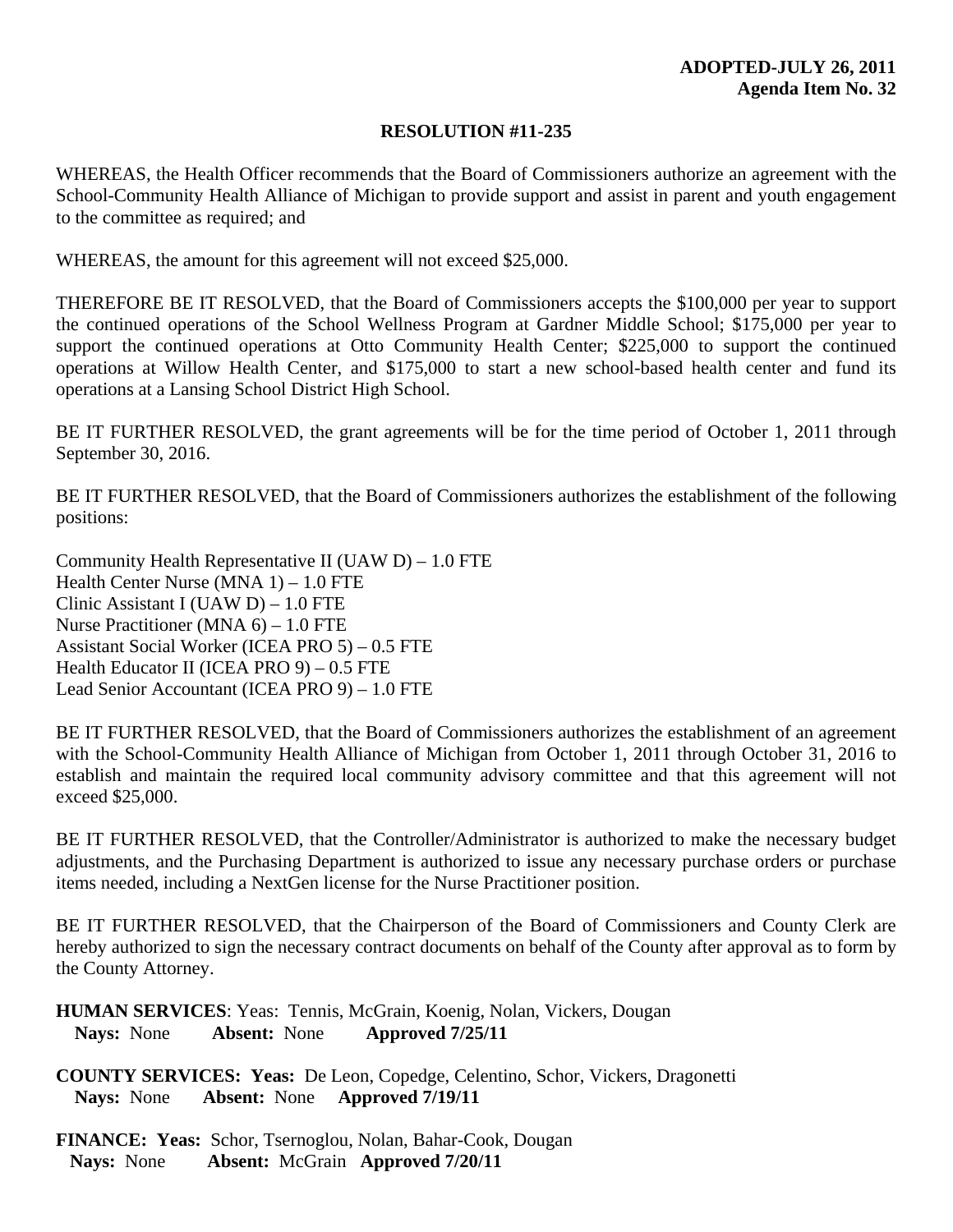Introduced by the Human Services, County Services and Finance Committees of the:

## INGHAM COUNTY BOARD OF COMMISSIONERS

#### **RESOLUTION AMENDING RESOLUTION #11-235, TO EXCEPT INCREASED AWARDS TO SUPPORT THE CONTINUED OPERATIONS OF THE HEALTH DEPARTMENT'S CHILD AND ADOLESCENT HEALTH CENTERS**

WHEREAS, In Resolution #11-235, the Ingham County Board of Commissioners authorized the acceptance of \$100,000 per year to support the continued operations of the School Wellness Program at Gardner Middle School; \$175,000 per year to support the continued operations at Otto Community Health Center; \$225,000 to support the continued operations at Willow Health Center, and \$175,000 to start a new school-based health center and fund its operations at a Lansing School District High School; and

WHEREAS, the Michigan Department of Community Health (MDCH) notified the Health Department's Community Health Center Network of an increase in funding of approximately 10% (up to \$375,000 total or up to \$75,000 per year). The new grant allocations for the Child & Adolescent Health Centers are:

- Gardner SWP \$110,000 (currently \$100,000)
- Willow \$250,000 (currently \$225,000)
- Otto \$195,000 (currently \$175,000)
- Sexton \$195,000 (currently \$175,000)

WHEREAS, the new base allocations shall take effect in fiscal year 2012 and shall be applicable to costs for the remainder of the fiscal year; and

WHEREAS, it is the intent of the Michigan Department of Community Health to continue the new allocations for the remainder of the grant cycle through FY 2017, upon approval of a revised budget and work plan; and

WHEREAS, the Ingham Community Health Center Board of Directors has approved the amendment to the existing agreements; and

WHEREAS, the Health Officer recommends that the Board of Commissioners adopt the amendments to Resolution #11-235 and authorize acceptance of the increased amounts to the Michigan Department of Community Health Child and Adolescent Health Center awards to support the continued operations of the Health Department's Child and Adolescent Health Centers.

THEREFORE BE IT RESOLVED, that the Ingham County Board of Commissioners authorizes the acceptance of up to \$375,000 in additional funds from the Michigan Department of Community to support the continued operations of the Health Department's Child and Adolescent Health Centers.

BE IT FURTHER RESOLVED, that the Board of Commissioners authorizes the establishment of an agreement with KMD consulting for up to \$35,000 per year from October 1, 2011 – October 31, 2016, not to exceed \$175,000 over the five year period to assist in coordinating Patient Centered Medical Home activities, assist in the development, tracking and training related to ongoing compliance monitoring, assist in outreach and enrollment activities to ensure youth are enrolled in an insurance plan and to assist in outreach and engagement activities to recruit and retain youth in care.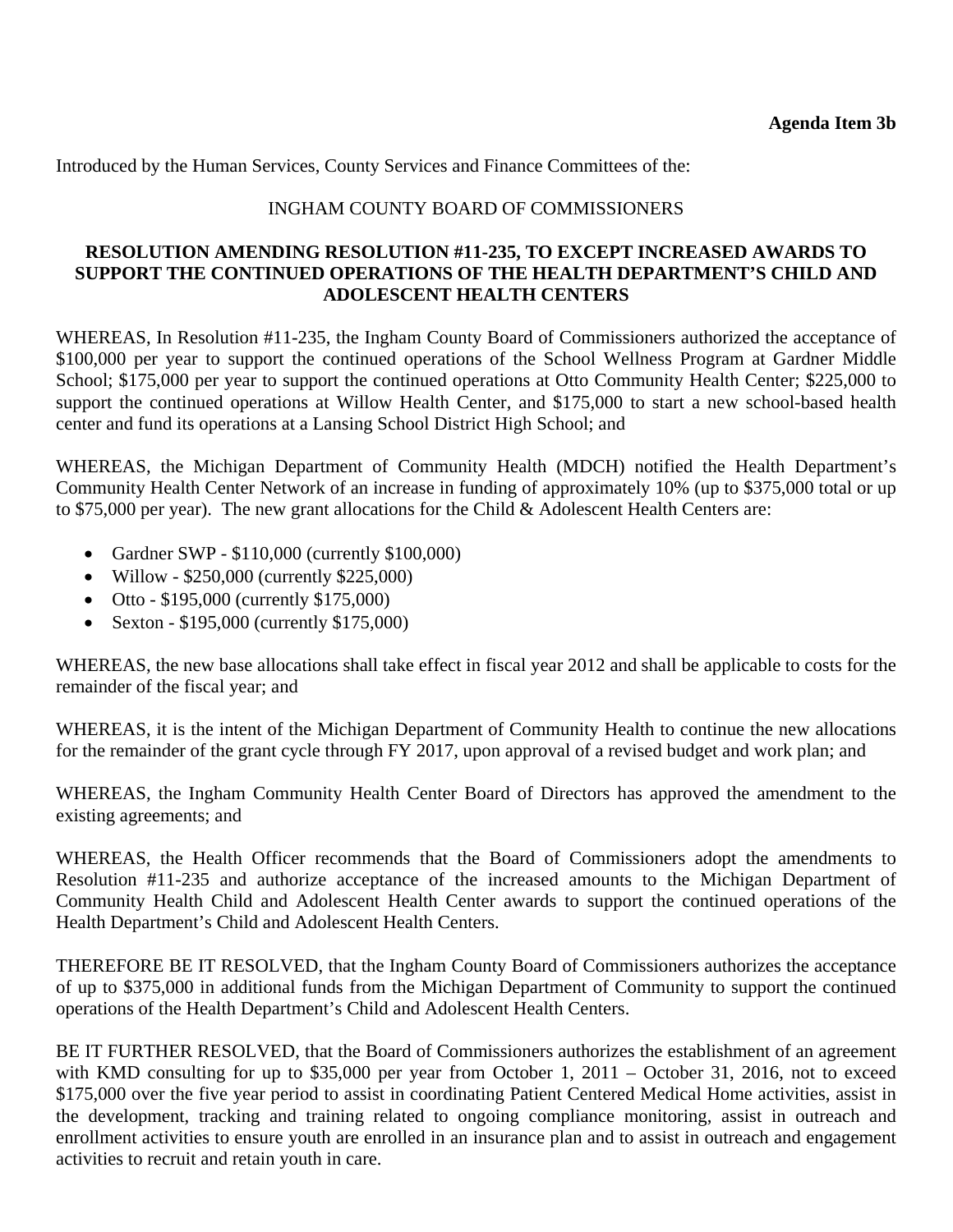BE IT FURTHER RESOLVED, that the Board of Commissioners authorizes up to \$35,000 per year, or up \$175,000 over the five year period, to engage in health education and outreach activities at each of its four child and adolescent health centers to be used to fund special part time health advocates who will conduct outreach activities related to youth retention and engagement.

BE IT FURTHER RESOLVED, that the Board of Commissioners authorizes an amendment to increase the agreement with the School-Community Health Alliance of Michigan by \$5,000 annually, from October 1, 2011 through October 31, 2016 to establish and maintain the required local community advisory committees and that this agreement will not exceed \$30,000 per year.

BE IT FURTHER RESOLVED, that all other terms and conditions of resolution 11-235 remain unchanged.

BE IT FURTHER RESOLVED, that the Controller/Administrator is authorized to make the necessary budget adjustments, and the Purchasing Department is authorized to issue any necessary purchase orders or purchase items needed.

BE IT FURTHER RESOLVED, that the Chairperson of the Board of Commissioners and County Clerk are hereby authorized to sign the necessary contract documents on behalf of the County after approval as to form by the County Attorney.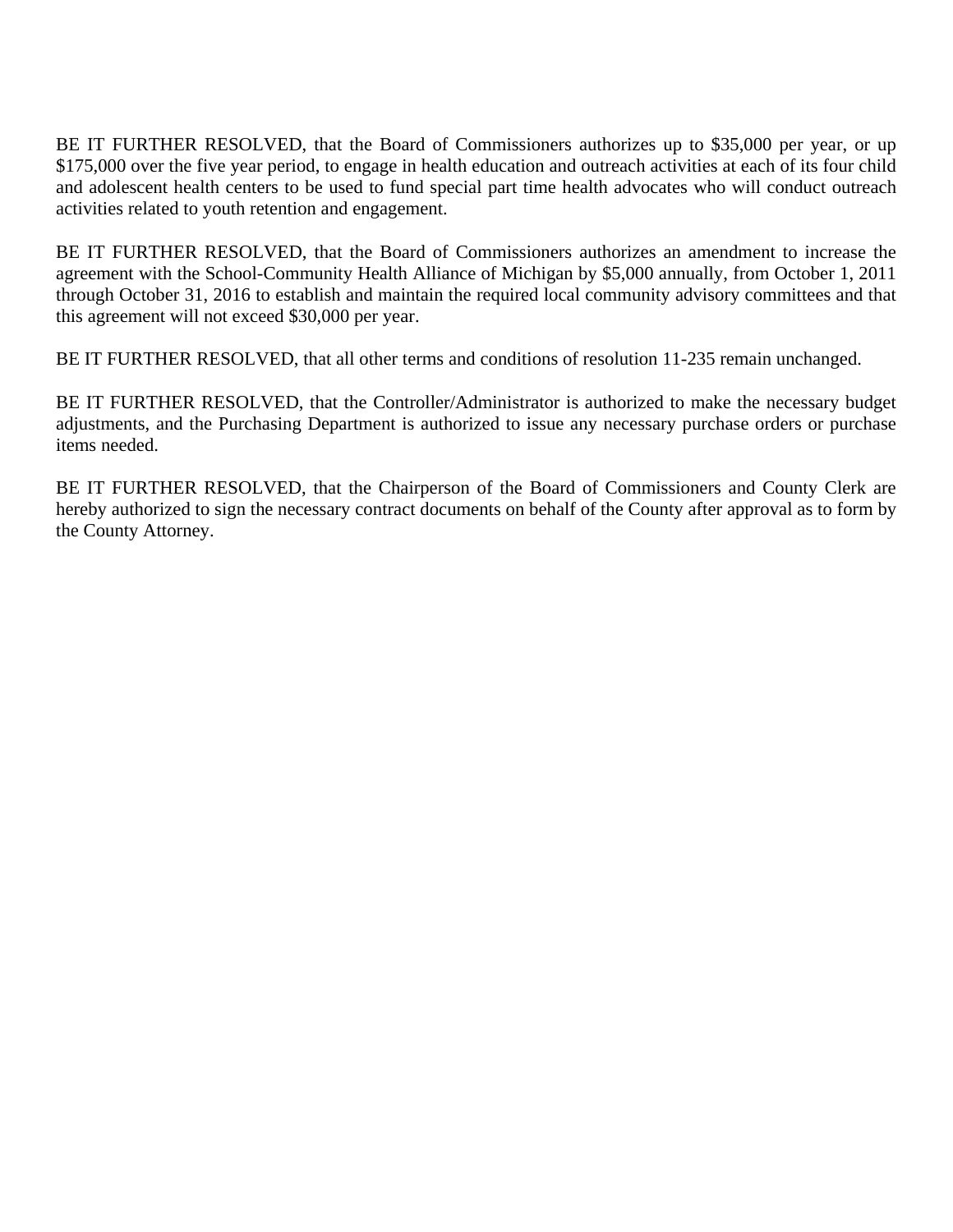#### **Agenda Item 3c**

<span id="page-19-0"></span>Introduced by the Human Services Committee of the:

## INGHAM COUNTY BOARD OF COMMISSIONERS

#### **RESOLUTION HONORING GARRY ROWE**

WHEREAS, Garry Rowe began his career with Ingham County in January, 1980 as a Sanitarian I in the Environmental Health Unit; and

WHEREAS, in March, 1982 he was promoted to a Program Specialist II position in the Environmental Health unit and in October 1989, was reclassified as a Program Specialist III; and

WHEREAS, in September, 1995, he was promoted to Demand Programs Chief and in 1999, the position was reclassified as a manager; and

WHEREAS, in 1983, he conducted the first county survey of chemical and industrial facilities, and

WHEREAS, in 1985, established the first county groundwater database which currently has over 2000 well water sample records of water chemistry for Ingham Count, and

WHEREAS, during the mid 1980's was instrumental in bringing the first GIS software program into the Environmental Health Unit. This included digitizing and use of GPS units for mapping wells

WHEREAS, was appointed to several state committees for development of the water well record Wellkey program which became the State's Wellogic program, and

WHEREAS, he conducted surface and groundwater studies for the Sycamore Creek Watershed, and

WHEREAS, was the lead person for the first Wellhead protection program which included a survey for the city of Mason, and

WHEREAS, was instrumental in working with staff and the public to develop the Point of Sale Program

THEREFORE BE IT RESOLVED that the Ingham County Board of Commissioners hereby honors Garry Rowe for his 32 years of dedicated service to the community where he is highly respected by peers, and for the contributions he has made to the Ingham County Health Department.

BE IT FURTHER RESOLVED, that the Board wishes him continued success in all of her future endeavors.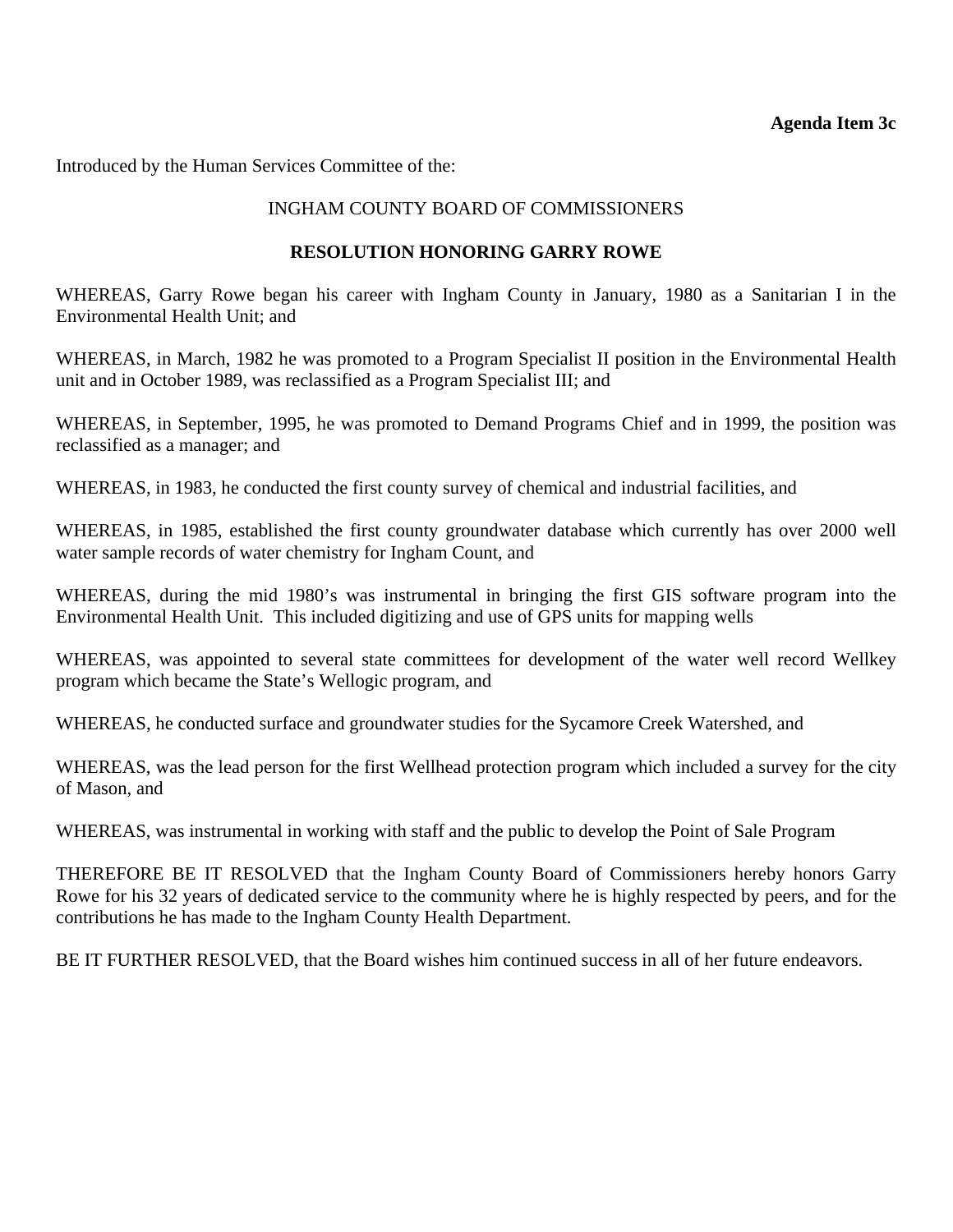#### **Agenda Item 4**

#### MEMORANDUM

<span id="page-20-0"></span>

| TO:   | Human Services and Finance Committees     |
|-------|-------------------------------------------|
| FROM: | Jared Cypher, Assistant Deputy Controller |
| DATE: | June 5, 2012                              |
| RE:   | 2013 Community Agency Funding Process     |

This resolution establishes the criteria by which each agency's application will be evaluated for the 2013 Community Agency funding process.

If the resolution is approved as presented, the Controller/Administrator's Office will accept applications for Community Agency funding in July. Applications will then be evaluated by the Controller/Administrator's Office with priority given to proposals that directly contribute to addressing the County's long-term priority of "Meeting Basic Needs", such as food, clothing, and shelter.

The recommendations made by the Controller/Administrator's Office on funding levels for each applicant agency will then be presented to the Board of Commissioners for consideration and approval in November.

In FY 2012, \$185,720 was made available for community agencies, and 29 agencies were awarded a total of \$178,595 with the remainder re-appropriated to the 2012 Contingency Fund.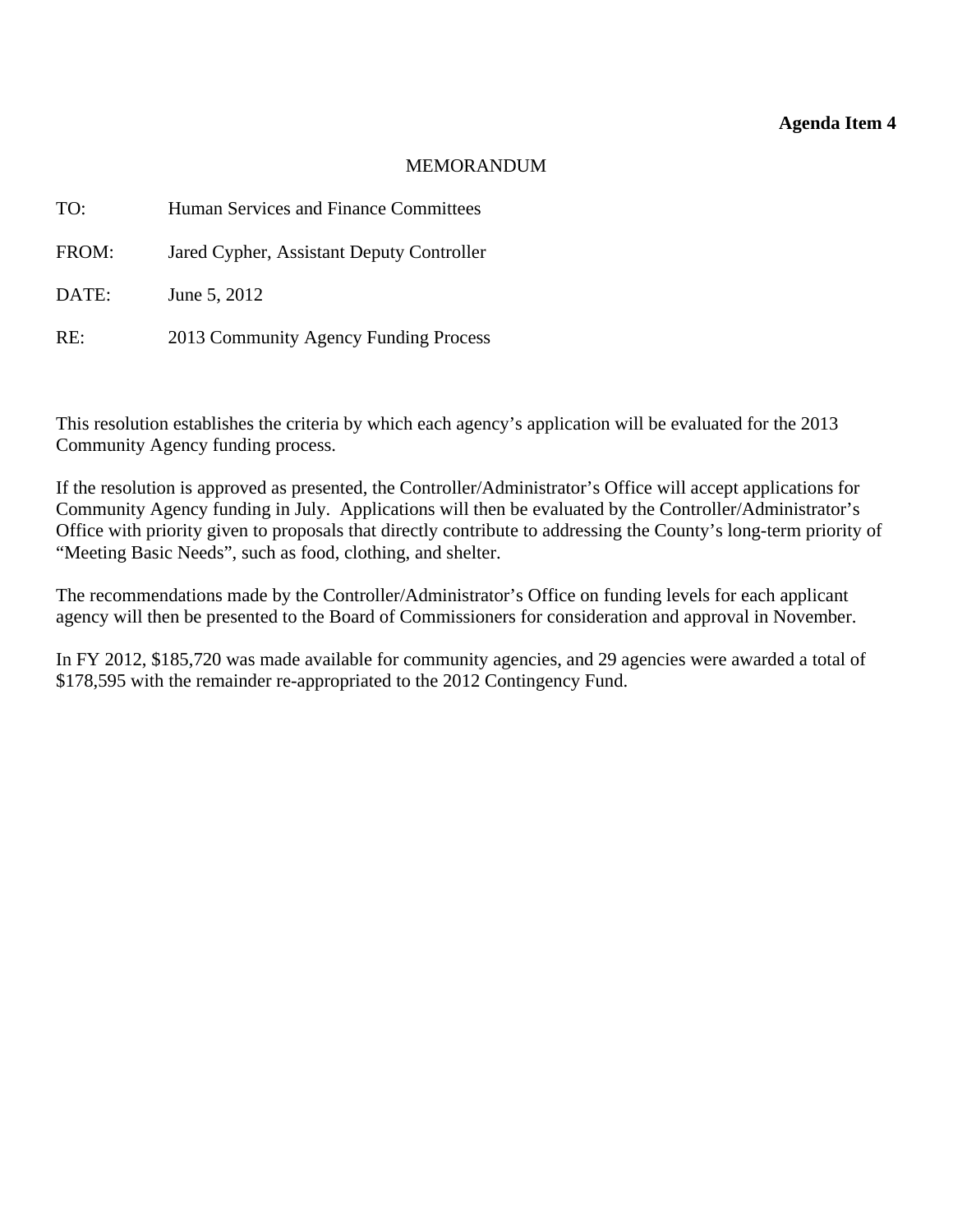Introduced by the Human Services and Finance Committees of the:

## INGHAM COUNTY BOARD OF COMMISSIONERS

## **RESOLUTION APPROVING CRITERIA FOR RANKING 2013 APPLICATIONS FOR COMMUNITY AGENCY FUNDING**

WHEREAS, since 1978, the Ingham County Board of Commissioners has provided financial support to various non-profit community organizations that provide a broad range of services for the purpose of advancing the County's adopted long-range objectives; and

WHEREAS, over the years the community agency process has grown to 29 applicants requesting funding, with total requests of approximately \$200,000 annually; and

WHEREAS, the Ingham County Board of Commissioners desires to make the process of awarding community agency funding efficient and effective; and

WHEREAS, the Ingham County Board of Commissioners desires to continue the Community Agency application process, focusing on the long term goal of assisting Ingham County residents in meeting basic needs.

THEREFORE BE IT RESOLVED, the Ingham County Board of Commissioners authorizes the 2013 community agency funding process, with priority given to those proposals that directly contribute to addressing the County's long-term priority of "Meeting Basic Needs", such as food, clothing, and shelter.

BE IT FURTHER RESOLVED, the Controller/Administrator is authorized to evaluate, rank, and determine funding levels for each applicant as a recommendation for approval by the Human Services Committee.

BE IT FURTHER RESOLVED, no agency shall receive more than 10% of the total available funding for community agencies in FY 2013.

BE IT FURTHER RESOLVED, because of economic constraints in Ingham County, the Board of Commissioners wishes for applicants to understand that solicitation of proposals is not a commitment to fund those proposals in fiscal year 2013.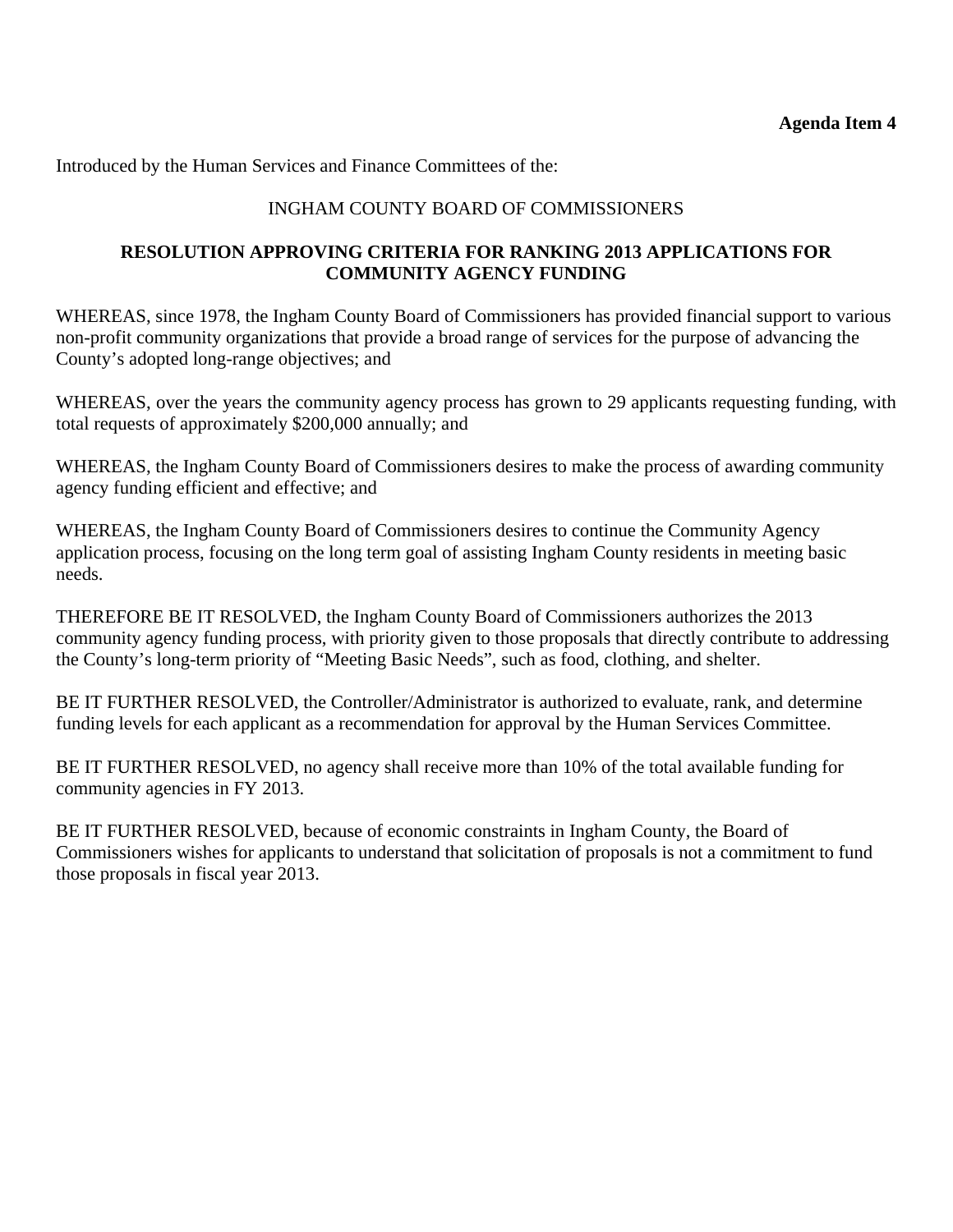<span id="page-22-0"></span>Introduced by the Human Services Committee of the:

## INGHAM COUNTY BOARD OF COMMISSIONERS

## **RESOLUTION EXPRESSING SUPPORT FOR ACCESS TO PREVENTATIVE HEALTH CARE SERVICES, INCLUDING CONTRACEPTION FOR ALL WOMEN, AND TO STRONGLY SUPPORT INSURANCE COVERAGE OF CONTRACEPTION WITHOUT CO-PAYS AND COST SHARING**

WHEREAS, on March 23, 2010, President Obama signed the Patient Protection and Affordable Care Act, H.R. 3590 (the Act) into law and Section 2713 of the Act requires new health insurance plans to cover women's preventive health care services without co-pays or cost-sharing on August 1, 2012; and

WHEREAS, the intent of Congress to require health insurance plans to cover preventive services was to encourage and invest in basic health care services to improve health outcomes for all Americans; and

WHEREAS, the Institute of Medicine (IOM), an independent, nonpartisan medical body, conducted a scientific review and recommended that contraception be considered a preventive service for women under the Affordable Care Act as family planning services improve health care outcomes and wellness for women and families; and

WHEREAS, access to family planning is directly linked to declines in maternal and infant mortality rates, which is one of Governor Snyder's stated public health priorities; and

WHEREAS, contraception enables women to better prevent unintended pregnancy and plan for pregnancy when they do want to have a child, when women plan their pregnancies, they are more likely to seek prenatal care, improving their own health and the health of their children; and

WHEREAS, in addition to the primary purpose of allowing women to plan and prepare for pregnancy, other health benefits of contraception include reduced risk of endometrial and ovarian cancers, ectopic pregnancy, iron deficiency anemia related to heavy menstruation, osteoporosis, ovarian cysts, and pelvic inflammatory disease; and

WHEREAS, the U.S. Department of Health and Human Services (HHS) accepted the recommendation of the IOM, and will therefore require U.S. Food and Drug Administration (FDA)-approved contraceptive methods to be covered by all new health plans without co-pays or cost-sharing; and

WHEREAS, co-payments and other cost-sharing are barriers to accessing affordable contraception with consequences reflected in sobering statistics concerning unintended pregnancy, the U.S. has one of the highest rates of unintended pregnancy among the world's most developed nations and consistently lags behind other developed nations in maternal and infant mortality rankings; and

WHEREAS, the cost of the prescription is a major factor in consistent use of prescription birth control, co-pays for birth control pills typically range between \$15 and \$80 per month, and for other methods, such as IUDs, copays and other out-of-pocket expenses can reach into the hundreds of dollars; and

WHEREAS, access to health care services, including contraception, is consistent with current policy, including existing federal and state refusal laws; and